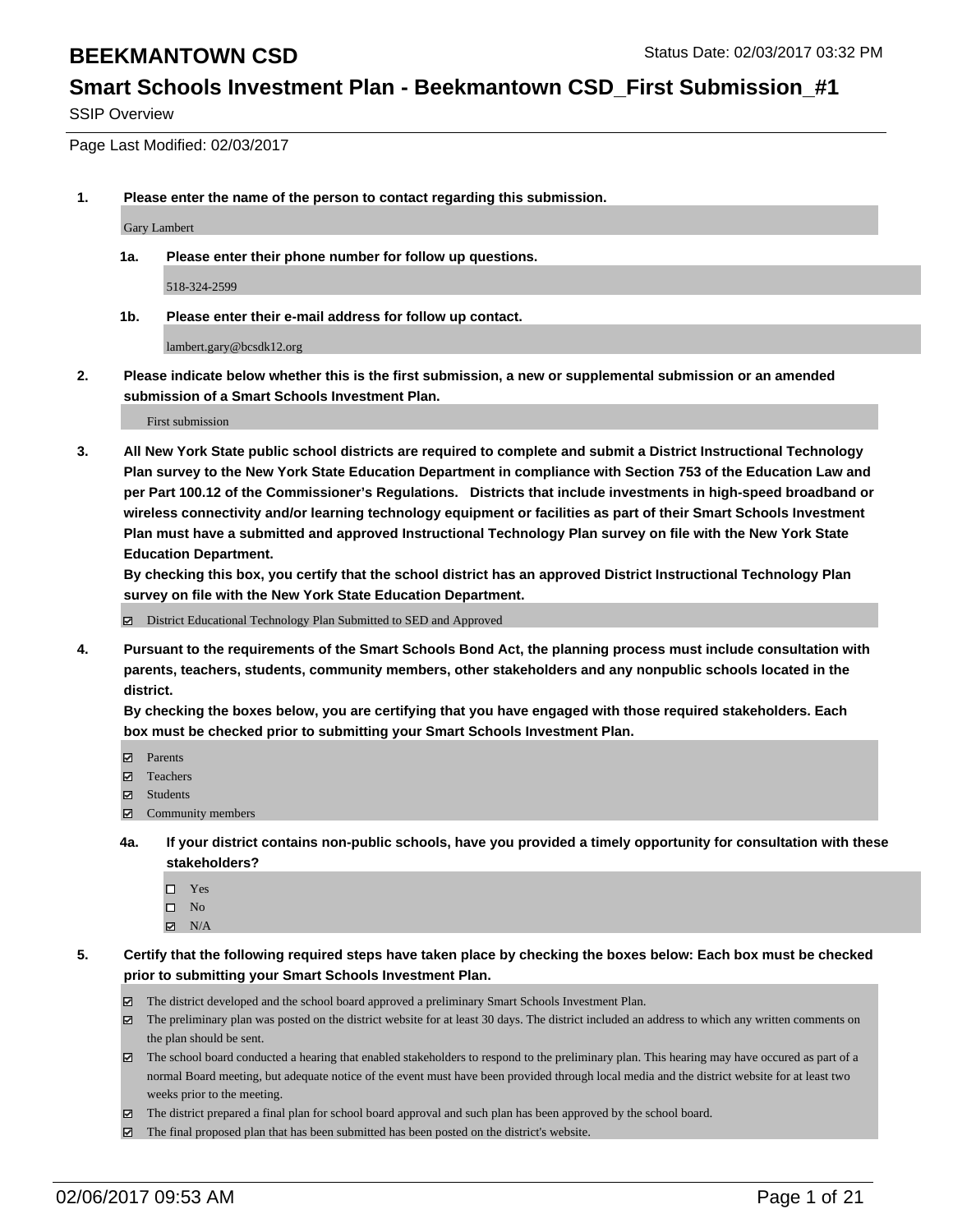### **Smart Schools Investment Plan - Beekmantown CSD\_First Submission\_#1**

SSIP Overview

Page Last Modified: 02/03/2017

**5a. Please upload the proposed Smart Schools Investment Plan (SSIP) that was posted on the district's website, along with any supporting materials. Note that this should be different than your recently submitted Educational Technology Survey. The Final SSIP, as approved by the School Board, should also be posted on the website and remain there during the course of the projects contained therein.**

BeekmantownCentralSchoolDistrictsSmartSchoolInvestmentPlanFinal3816.pdf BeekmantownCentralSchoolDistrictsSmartSchoolInvestmentPlanFinal3816.pdf

**5b. Enter the webpage address where the final Smart Schools Investment Plan is posted. The Plan should remain posted for the life of the included projects.**

https://goo.gl/hPNKb3

**6. Please enter an estimate of the total number of students and staff that will benefit from this Smart Schools Investment Plan based on the cumulative projects submitted to date.**

2,000

**7. An LEA/School District may partner with one or more other LEA/School Districts to form a consortium to pool Smart Schools Bond Act funds for a project that meets all other Smart School Bond Act requirements. Each school district participating in the consortium will need to file an approved Smart Schools Investment Plan for the project and submit a signed Memorandum of Understanding that sets forth the details of the consortium including the roles of each respective district.**

 $\Box$  The district plans to participate in a consortium to partner with other school district(s) to implement a Smart Schools project.

**8. Please enter the name and 6-digit SED Code for each LEA/School District participating in the Consortium.**

| <b>Partner LEA/District</b> | ISED BEDS Code |
|-----------------------------|----------------|
| (No Response)               | (No Response)  |

**9. Please upload a signed Memorandum of Understanding with all of the participating Consortium partners.**

(No Response)

**10. Your district's Smart Schools Bond Act Allocation is:**

\$1,534,655

**11. Enter the budget sub-allocations by category that you are submitting for approval at this time. If you are not budgeting SSBA funds for a category, please enter 0 (zero.) If the value entered is \$0, you will not be required to complete that survey question.**

|                                       | Sub-        |
|---------------------------------------|-------------|
|                                       | Allocations |
| School Connectivity                   | l 0         |
| Connectivity Projects for Communities | $\Omega$    |
| <b>Classroom Technology</b>           | 100,000     |
| Pre-Kindergarten Classrooms           | $\Omega$    |
| Replace Transportable Classrooms      | $\Omega$    |
| High-Tech Security Features           | 134,655     |
| Totals:                               | 234,655     |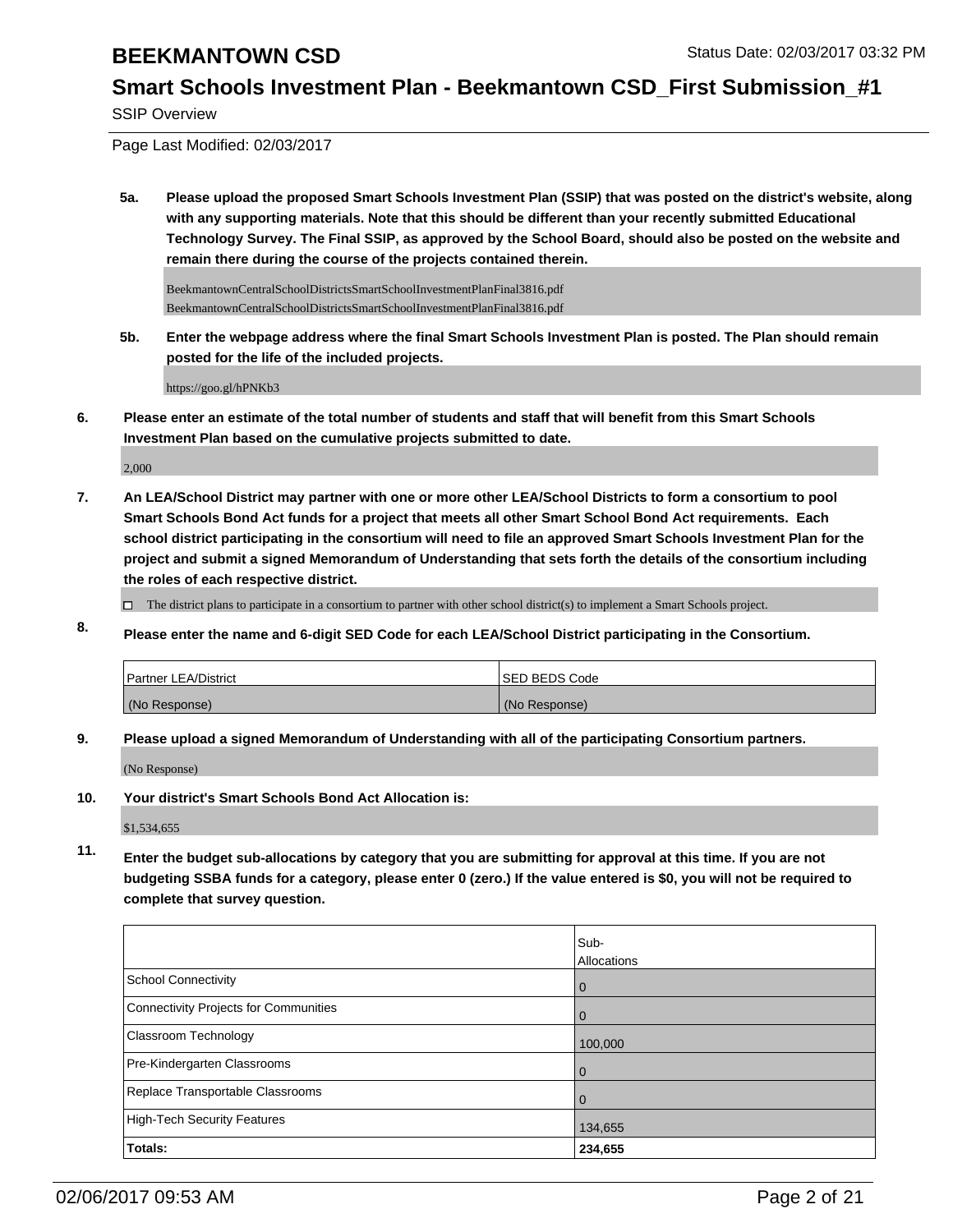### **Smart Schools Investment Plan - Beekmantown CSD\_First Submission\_#1**

School Connectivity

Page Last Modified: 02/03/2017

- **1. In order for students and faculty to receive the maximum benefit from the technology made available under the Smart Schools Bond Act, their school buildings must possess sufficient connectivity infrastructure to ensure that devices can be used during the school day. Smart Schools Investment Plans must demonstrate that:**
	- **sufficient infrastructure that meets the Federal Communications Commission's 100 Mbps per 1,000 students standard currently exists in the buildings where new devices will be deployed, or**
	- **is a planned use of a portion of Smart Schools Bond Act funds, or**
	- **is under development through another funding source.**

**Smart Schools Bond Act funds used for technology infrastructure or classroom technology investments must increase the number of school buildings that meet or exceed the minimum speed standard of 100 Mbps per 1,000 students and staff within 12 months. This standard may be met on either a contracted 24/7 firm service or a "burstable" capability. If the standard is met under the burstable criteria, it must be:**

**1. Specifically codified in a service contract with a provider, and**

**2. Guaranteed to be available to all students and devices as needed, particularly during periods of high demand, such as computer-based testing (CBT) periods.**

**Please describe how your district already meets or is planning to meet this standard within 12 months of plan submission.**

(No Response)

**1a. If a district believes that it will be impossible to meet this standard within 12 months, it may apply for a waiver of this requirement, as described on the Smart Schools website. The waiver must be filed and approved by SED prior to submitting this survey.**

 $\Box$ By checking this box, you are certifying that the school district has an approved waiver of this requirement on file with the New York State Education Department.

**2. Connectivity Speed Calculator (Required)**

|                         | l Number of<br>Students | Multiply by<br>100 Kbps | Divide by 1000 Current Speed<br>to Convert to<br>Reauired<br>Speed in Mb | in Mb            | Expected<br>Speed to be<br>Attained Within   Required<br>12 Months | <b>Expected Date</b><br>l When<br>Speed Will be<br>Met |
|-------------------------|-------------------------|-------------------------|--------------------------------------------------------------------------|------------------|--------------------------------------------------------------------|--------------------------------------------------------|
| <b>Calculated Speed</b> | (No<br>Response)        | (No Response)           | (No<br>Response)                                                         | (No<br>Response) | (No<br>Response)                                                   | (No<br>Response)                                       |

**3. Describe how you intend to use Smart Schools Bond Act funds for high-speed broadband and/or wireless connectivity projects in school buildings.**

(No Response)

**4. Describe the linkage between the district's District Instructional Technology Plan and the proposed projects. (There should be a link between your response to this question and your response to Question 1 in Part E. Curriculum and Instruction "What are the district's plans to use digital connectivity and technology to improve teaching and learning?)**

(No Response)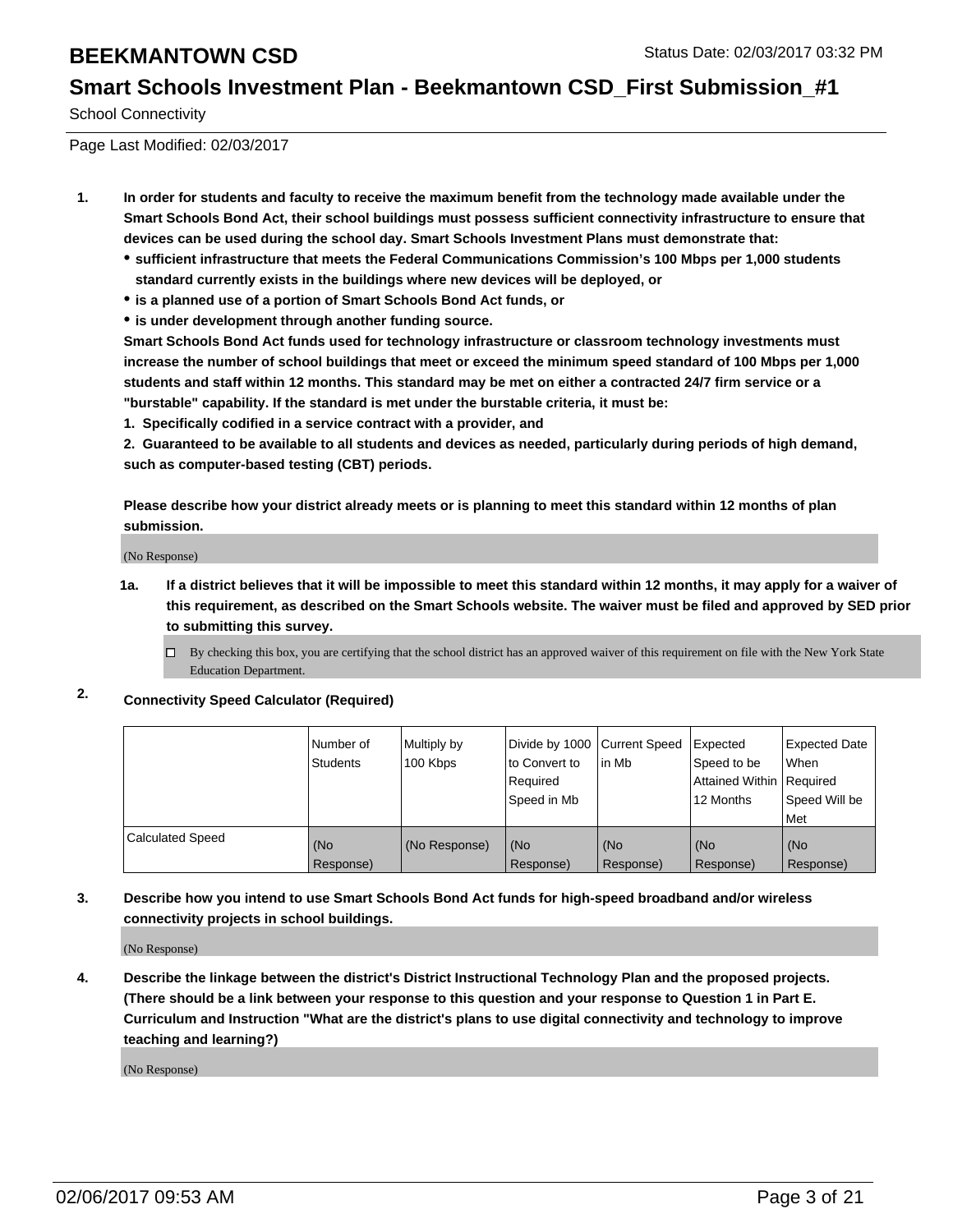### **Smart Schools Investment Plan - Beekmantown CSD\_First Submission\_#1**

School Connectivity

Page Last Modified: 02/03/2017

**5. If the district wishes to have students and staff access the Internet from wireless devices within the school building, or in close proximity to it, it must first ensure that it has a robust Wi-Fi network in place that has sufficient bandwidth to meet user demand.**

**Please describe how you have quantified this demand and how you plan to meet this demand.**

(No Response)

**6. As indicated on Page 5 of the guidance, the Office of Facilities Planning will have to conduct a preliminary review of all capital projects, including connectivity projects.**

**Please indicate on a separate row each project number given to you by the Office of Facilities Planning.**

| Project Number |  |
|----------------|--|
|                |  |
| (No Response)  |  |

**7. Certain high-tech security and connectivity infrastructure projects may be eligible for an expedited review process as determined by the Office of Facilities Planning.**

**Was your project deemed eligible for streamlined review?**

(No Response)

**8. Include the name and license number of the architect or engineer of record.**

| <b>Name</b>   | License Number |
|---------------|----------------|
| (No Response) | (No Response)  |

**9. If you are submitting an allocation for School Connectivity complete this table.**

**Note that the calculated Total at the bottom of the table must equal the Total allocation for this category that you entered in the SSIP Overview overall budget.** 

|                                            | Sub-              |
|--------------------------------------------|-------------------|
|                                            | <b>Allocation</b> |
| Network/Access Costs                       | (No Response)     |
| <b>Outside Plant Costs</b>                 | (No Response)     |
| School Internal Connections and Components | (No Response)     |
| <b>Professional Services</b>               | (No Response)     |
| Testing                                    | (No Response)     |
| <b>Other Upfront Costs</b>                 | (No Response)     |
| <b>Other Costs</b>                         | (No Response)     |
| Totals:                                    | 0                 |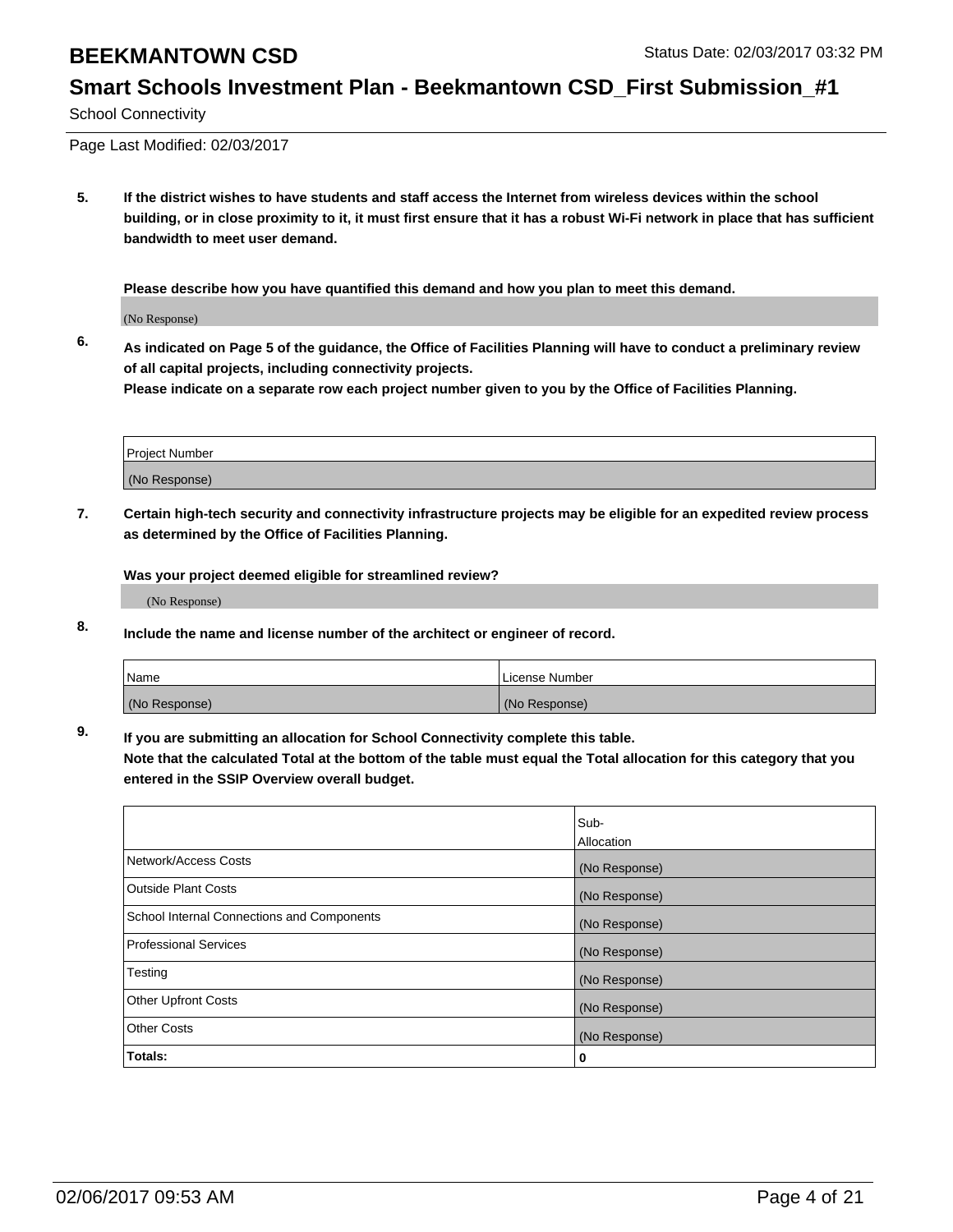### **Smart Schools Investment Plan - Beekmantown CSD\_First Submission\_#1**

School Connectivity

Page Last Modified: 02/03/2017

**10. Please detail the type, quantity, per unit cost and total cost of the eligible items under each sub-category. This is especially important for any expenditures listed under the "Other" category. All expenditures must be eligible for tax-exempt financing to be reimbursed through the SSBA. Sufficient detail must be provided so that we can verify this is the case. If you have any questions, please contact us directly through smartschools@nysed.gov. NOTE: Wireless Access Points should be included in this category, not under Classroom Educational Technology, except those that will be loaned/purchased for nonpublic schools. Add rows under each sub-category for additional items, as needed.**

| Select the allowable expenditure | Item to be purchased | <b>Quantity</b> | Cost per Item | <b>Total Cost</b> |
|----------------------------------|----------------------|-----------------|---------------|-------------------|
| type.                            |                      |                 |               |                   |
| Repeat to add another item under |                      |                 |               |                   |
| each type.                       |                      |                 |               |                   |
| (No Response)                    | (No Response)        | (No Response)   | (No Response) | (No Response)     |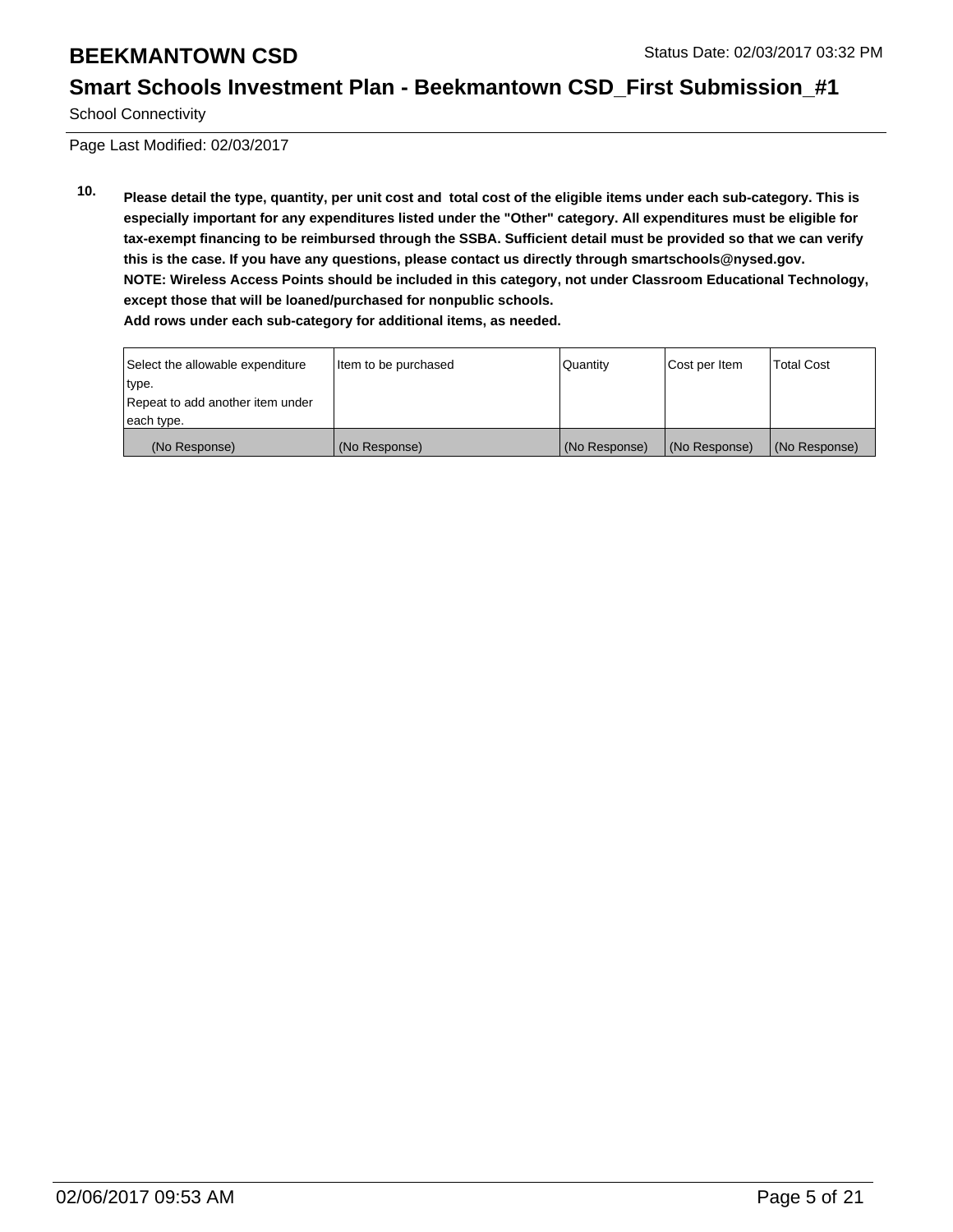### **Smart Schools Investment Plan - Beekmantown CSD\_First Submission\_#1**

Community Connectivity (Broadband and Wireless)

Page Last Modified: 02/03/2017

**1. Describe how you intend to use Smart Schools Bond Act funds for high-speed broadband and/or wireless connectivity projects in the community.**

(No Response)

**2. Please describe how the proposed project(s) will promote student achievement and increase student and/or staff access to the Internet in a manner that enhances student learning and/or instruction outside of the school day and/or school building.**

(No Response)

**3. Community connectivity projects must comply with all the necessary local building codes and regulations (building and related permits are not required prior to plan submission).**

 $\Box$  I certify that we will comply with all the necessary local building codes and regulations.

**4. Please describe the physical location of the proposed investment.**

(No Response)

**5. Please provide the initial list of partners participating in the Community Connectivity Broadband Project, along with their Federal Tax Identification (Employer Identification) number.**

| <b>Project Partners</b> | I Federal ID # |
|-------------------------|----------------|
| (No Response)           | (No Response)  |

**6. If you are submitting an allocation for Community Connectivity, complete this table. Note that the calculated Total at the bottom of the table must equal the Total allocation for this category that you entered in the SSIP Overview overall budget.**

|                                    | Sub-Allocation |
|------------------------------------|----------------|
| Network/Access Costs               | (No Response)  |
| <b>Outside Plant Costs</b>         | (No Response)  |
| <b>Tower Costs</b>                 | (No Response)  |
| <b>Customer Premises Equipment</b> | (No Response)  |
| <b>Professional Services</b>       | (No Response)  |
| Testing                            | (No Response)  |
| <b>Other Upfront Costs</b>         | (No Response)  |
| <b>Other Costs</b>                 | (No Response)  |
| Totals:                            | 0              |

**7. Please detail the type, quantity, per unit cost and total cost of the eligible items under each sub-category. This is especially important for any expenditures listed under the "Other" category. All expenditures must be capital-bond eligible to be reimbursed through the SSBA. If you have any questions, please contact us directly through smartschools@nysed.gov.**

**Add rows under each sub-category for additional items, as needed.**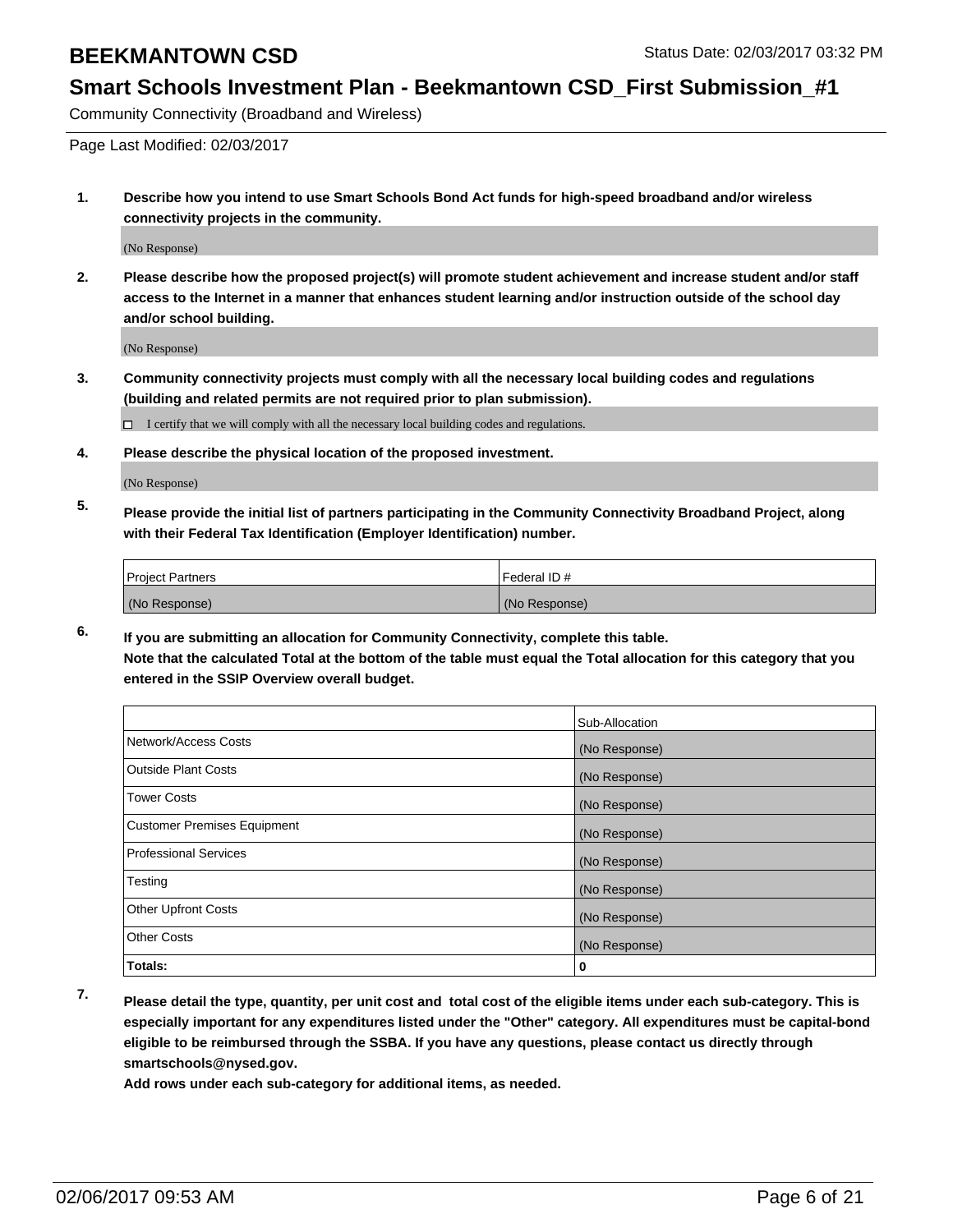# **Smart Schools Investment Plan - Beekmantown CSD\_First Submission\_#1**

Community Connectivity (Broadband and Wireless)

Page Last Modified: 02/03/2017

| Select the allowable expenditure | litem to be purchased | Quantity      | Cost per Item | <b>Total Cost</b> |
|----------------------------------|-----------------------|---------------|---------------|-------------------|
| type.                            |                       |               |               |                   |
| Repeat to add another item under |                       |               |               |                   |
| each type.                       |                       |               |               |                   |
| (No Response)                    | (No Response)         | (No Response) | (No Response) | (No Response)     |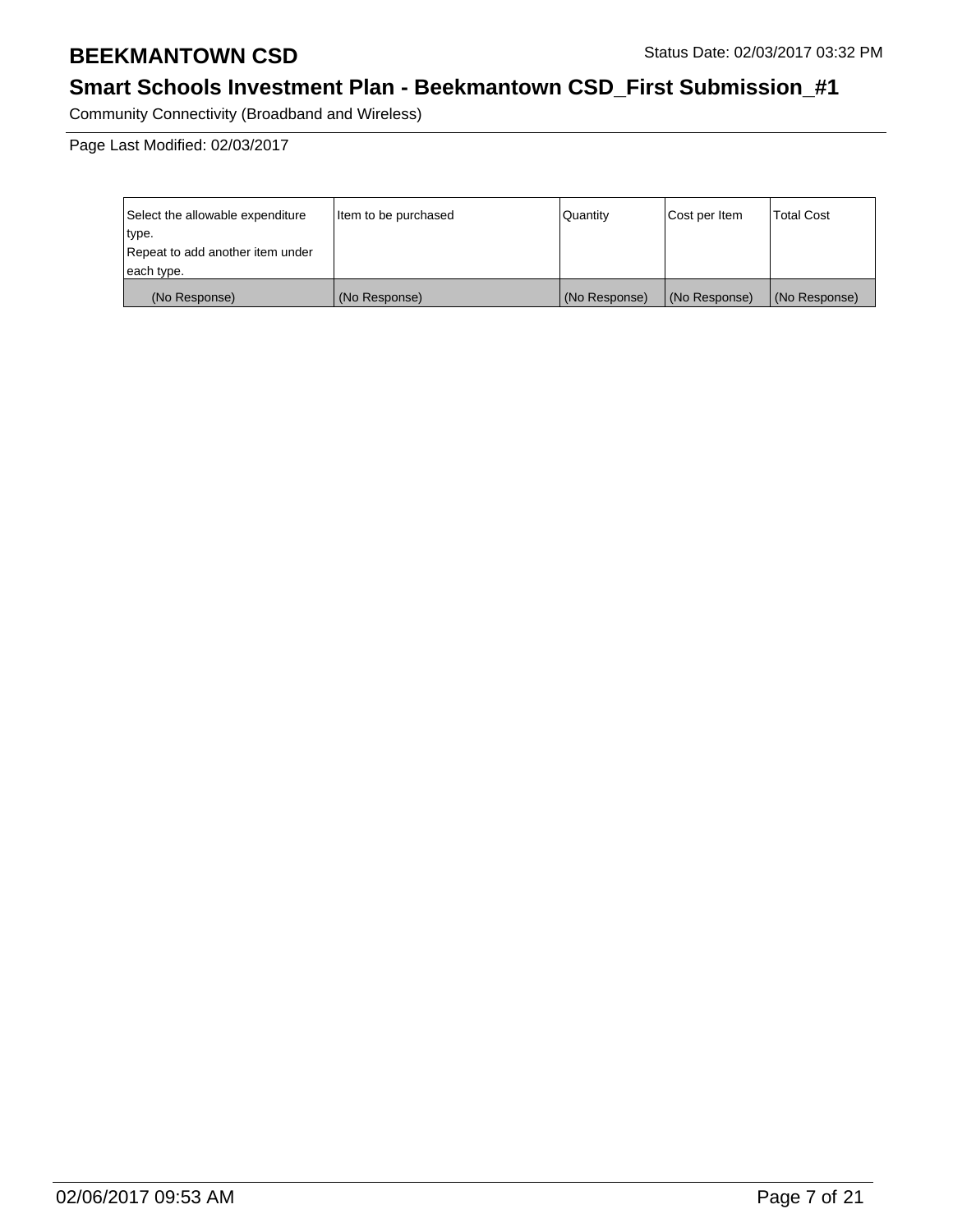### **Smart Schools Investment Plan - Beekmantown CSD\_First Submission\_#1**

Classroom Learning Technology

Page Last Modified: 02/03/2017

**1. In order for students and faculty to receive the maximum benefit from the technology made available under the Smart Schools Bond Act, their school buildings must possess sufficient connectivity infrastructure to ensure that devices can be used during the school day. Smart Schools Investment Plans must demonstrate that sufficient infrastructure that meets the Federal Communications Commission's 100 Mbps per 1,000 students standard currently exists in the buildings where new devices will be deployed, or is a planned use of a portion of Smart Schools Bond Act funds, or is under development through another funding source.**

**Smart Schools Bond Act funds used for technology infrastructure or classroom technology investments must increase the number of school buildings that meet or exceed the minimum speed standard of 100 Mbps per 1,000 students and staff within 12 months. This standard may be met on either a contracted 24/7 firm service or a "burstable" capability. If the standard is met under the burstable criteria, it must be:**

**1. Specifically codified in a service contract with a provider, and**

**2. Guaranteed to be available to all students and devices as needed, particularly during periods of high demand, such as computer-based testing (CBT) periods.**

**Please describe how your district already meets or is planning to meet this standard within 12 months of plan submission.**

 We have 2,000 students enrolled in our district. BCSD currently contracts with NERIC for a connectivity service rate of 300 Mbps of service, with burstable capability up to 1 Gbps. Since our district is planning for expansion of our Digital Literacy Inititiave and will be adding student devices, we are working with NERIC to increase our guaranteed connectivity rate over the next school year. This will enable our district to meet the added demand these additional devices will place on our network connection.

- **1a. If a district believes that it will be impossible to meet this standard within 12 months, it may apply for a waiver of this requirement, as described on the Smart Schools website. The waiver must be filed and approved by SED prior to submitting this survey.**
	- $\Box$  By checking this box, you are certifying that the school district has an approved waiver of this requirement on file with the New York State Education Department.

**2. Connectivity Speed Calculator (Required)**

|                         | l Number of<br><b>Students</b> | Multiply by<br>100 Kbps | Divide by 1000 Current Speed<br>to Convert to<br>Required<br>Sbeed in Mb | lin Mb | Expected<br>Speed to be<br>Attained Within   Required<br>12 Months | Expected Date<br><b>When</b><br>Speed Will be<br>l Met |
|-------------------------|--------------------------------|-------------------------|--------------------------------------------------------------------------|--------|--------------------------------------------------------------------|--------------------------------------------------------|
| <b>Calculated Speed</b> | 2.000                          | 200.000                 | 200                                                                      | 300    | (No<br>Response)                                                   | <b>Currently Met</b>                                   |

#### **3. If the district wishes to have students and staff access the Internet from wireless devices within the school building, or in close proximity to it, it must first ensure that it has a robust Wi-Fi network in place that has sufficient bandwidth to meet user demand.**

**Please describe how you have quantified this demand and how you plan to meet this demand.**

As a result of the work of the district's Technology Committee, the needs of an expansive wireless access network were identified. Following an extensive site sruvey done by an outside technology vendor in coordination with the district's Educational Technology department, our district identified all classroom locations that would be necessary to deliver enterprise-class wireless access coverage for staff and students. During the 2014- 2015 school year the District facilitated the installation of 130 wireless access points throughout all school building facilities. These access points has provided our end users robust wireless connectivity for their devices. Additionally, in an attempt to further bridge the digital divide, we also purchased, via an extended learning time grant, fifty-nine (59) portable wireless access hotspots for staff and student sign-out as well as six (6) mobile wireless access points on our school buses, with another (10) busses to be equipped in the 2016-2017 school year. This allows underprivileged students to maintain WiFi connectivity even outside of the district.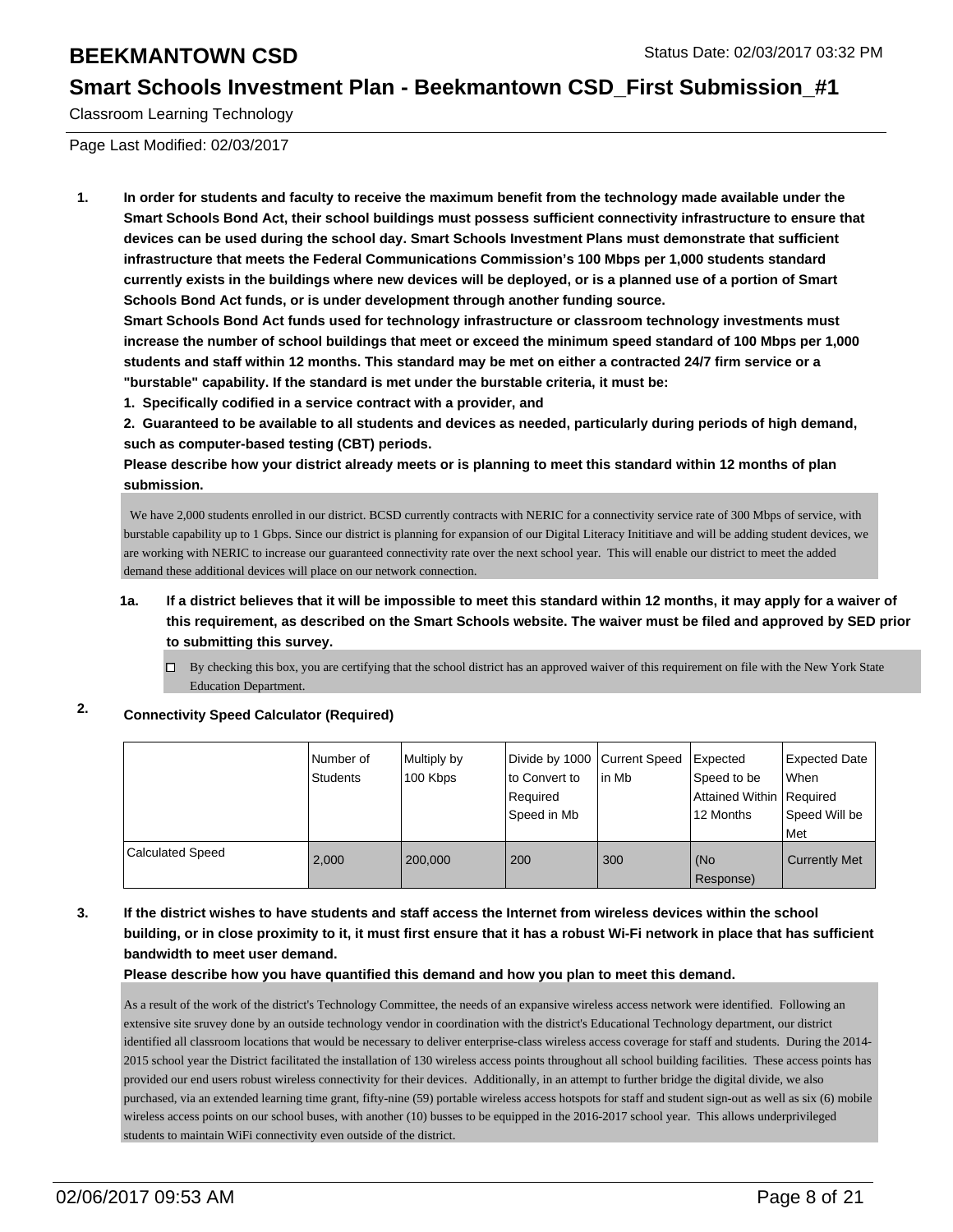### **Smart Schools Investment Plan - Beekmantown CSD\_First Submission\_#1**

Classroom Learning Technology

Page Last Modified: 02/03/2017

**4. All New York State public school districts are required to complete and submit an Instructional Technology Plan survey to the New York State Education Department in compliance with Section 753 of the Education Law and per Part 100.12 of the Commissioner's Regulations.**

**Districts that include educational technology purchases as part of their Smart Schools Investment Plan must have a submitted and approved Instructional Technology Plan survey on file with the New York State Education Department.**

- By checking this box, you are certifying that the school district has an approved Instructional Technology Plan survey on file with the New York State Education Department.
- **5. Describe the devices you intend to purchase and their compatibility with existing or planned platforms or systems. Specifically address the adequacy of each facility's electrical, HVAC and other infrastructure necessary to install and support the operation of the planned technology.**

 The district adopted Google Apps for Education (GAFE) as its platform of choice for the Digital Literacy Initiative during the 2014-2015 school year and rolled out devices that were able to support that platform as well as be comptible with virtually all web-based software. Since the majority of students will be bringing these devices home and will charge them there, the additional load on the district's electrical and HVAC infrastructure is minimal. Our district has more than sufficient electrical capacity to support all of these devices, as provided for via our 2005 capital project that added a minimum of 16 duplex outlets, with clean power, in each classroom.

 The devices that were chosen to be purchased under the Smart Schools Bond Act for student use are Asus C202 11" Chromebooks. The specifications are listed below:

- **• CPU:** 1.6 GHz Intel Celeron N3060 (dual-core, 2MB cache, up to 2.48GHz with Turbo Boost
- **• Graphics:** Intel HD Graphics 400
- **• RAM:** 4GB LPDD3
- **• Screen:** 11.6-inch, 1,366 x 768 with anti-glare coating
- **• Storage:** 16GB eMMC
- **• Ports:** 2 x USB 3.0 ports, HDMI, headphone/microphone combo jack, SD card reader
- **• Connectivity:** Intel 7265 Dual-Band 802.11ac 2x2 Wi-Fi; Bluetooth 4.2 supporting WiDi
- **• Camera:** 1,280 x 720 HD webcam
- **• Weight:** 2.65 pounds
- **• Size:** 11.5 x 7.87 x 0.88 inches (W x D x H)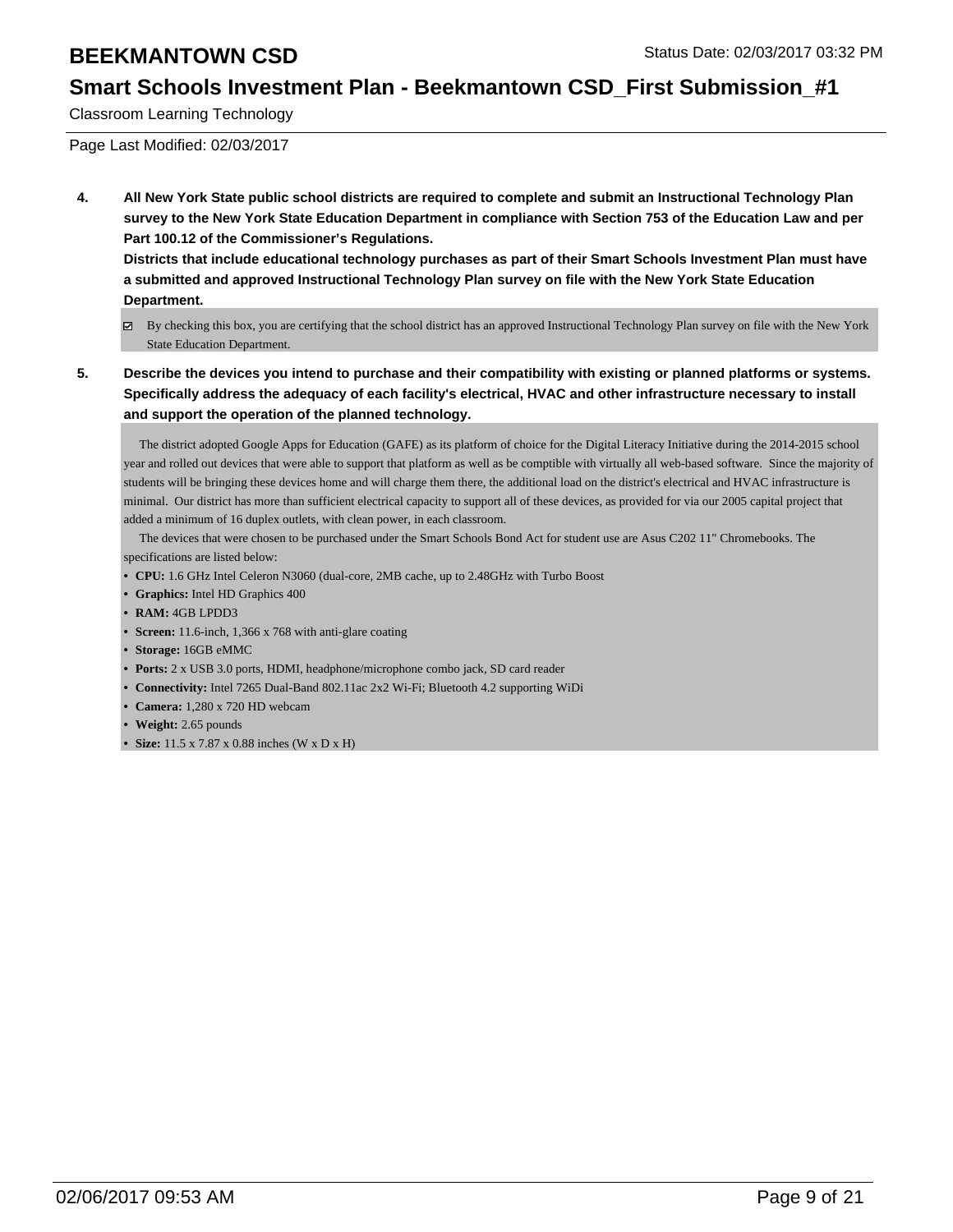### **Smart Schools Investment Plan - Beekmantown CSD\_First Submission\_#1**

Classroom Learning Technology

Page Last Modified: 02/03/2017

- **6. Describe how the proposed technology purchases will:**
	- **> enhance differentiated instruction;**
	- **> expand student learning inside and outside the classroom;**
	- **> benefit students with disabilities and English language learners; and**
	- **> contribute to the reduction of other learning gaps that have been identified within the district.**

**The expectation is that districts will place a priority on addressing the needs of students who struggle to succeed in a rigorous curriculum. Responses in this section should specifically address this concern and align with the district's Instructional Technology Plan (in particular Question 2 of E. Curriculum and Instruction: "Does the district's instructional technology plan address the needs of students with disabilities to ensure equitable access to instruction, materials and assessments?" and Question 3 of the same section: "Does the district's instructional technology plan address the provision of assistive technology specifically for students with disabilities to ensure access to and participation in the general curriculum?"**

 The proposed technology purchases will allow the district to provide equal access for our students to instructional resources. Through the use a variety of content rich digital resources our teachers will be able to more effectively differentiate instruction in order to reach students with diverse learning styles and needs. Knowing that their students have access to these technology devices, it will enable our teachers to plan individualized learning programs based on assessment data. These technology devices will help to increase student motivation with expanded multi-media resources for classwork, assignments and projects and provide opportunities for students to work collaboratively and actively.

 The district recognizes that there is a great disparity in access to resources among our student population due to economics. Recognizing this, the last thing that the district would want to do is widen that digital divide. In an effort to gather measurable data, the district conducted a student technology survey. This survey revealed the numbers of students who did not have access to high-speed Internet and wireless access. With this information in hand, the district has committed to provide economically disadvantaged students a device from the Kajeet company, called the SmartSpot, which is a celluar based, mobile wireless hotspot, combined with customizable Internet filtering. These devices will allow these students to access web-based resources on their district provided technology devices, necessary to complete educational assignments on multiple readily available 4G LTE cellular networks. Providing these devices as well as the Chromebooks will allow students to have any time anywhere access to learning resources in an attempt to close the learning gaps that they have.

 In terms of equity provided, issuing devices to students will help level the playing field between regular and special education - improving access to assistive technologies for students with disabilities. Students will have access to text to speech which will be beneficial in meeting the individual learning needs of all students. This will enable students to have "textbooks," websites, documents and tests read to them. This increases independence and also offers some students the ability to stay in the classroom for testing and other academic tasks instead of leaving for a room to have a human reader. Students will also have access to word prediction software which has been shown to improve students' writing skills. Students will have access to a variety of graphic organizers or the ability to create their own. Having these digital devices will benefit students with disabilities who need adjustable print size, improved organizational, task management, and study skills, and assistance with note-taking. Leveling text also becomes a possibility which provides students with reading deficits access to the same curriculum content as their peers. Through the purchase of software for all students called Read&Write, students have access to both translate documents and have text read to them in at a variable speed to enhance and facilitate English langauge acquisition.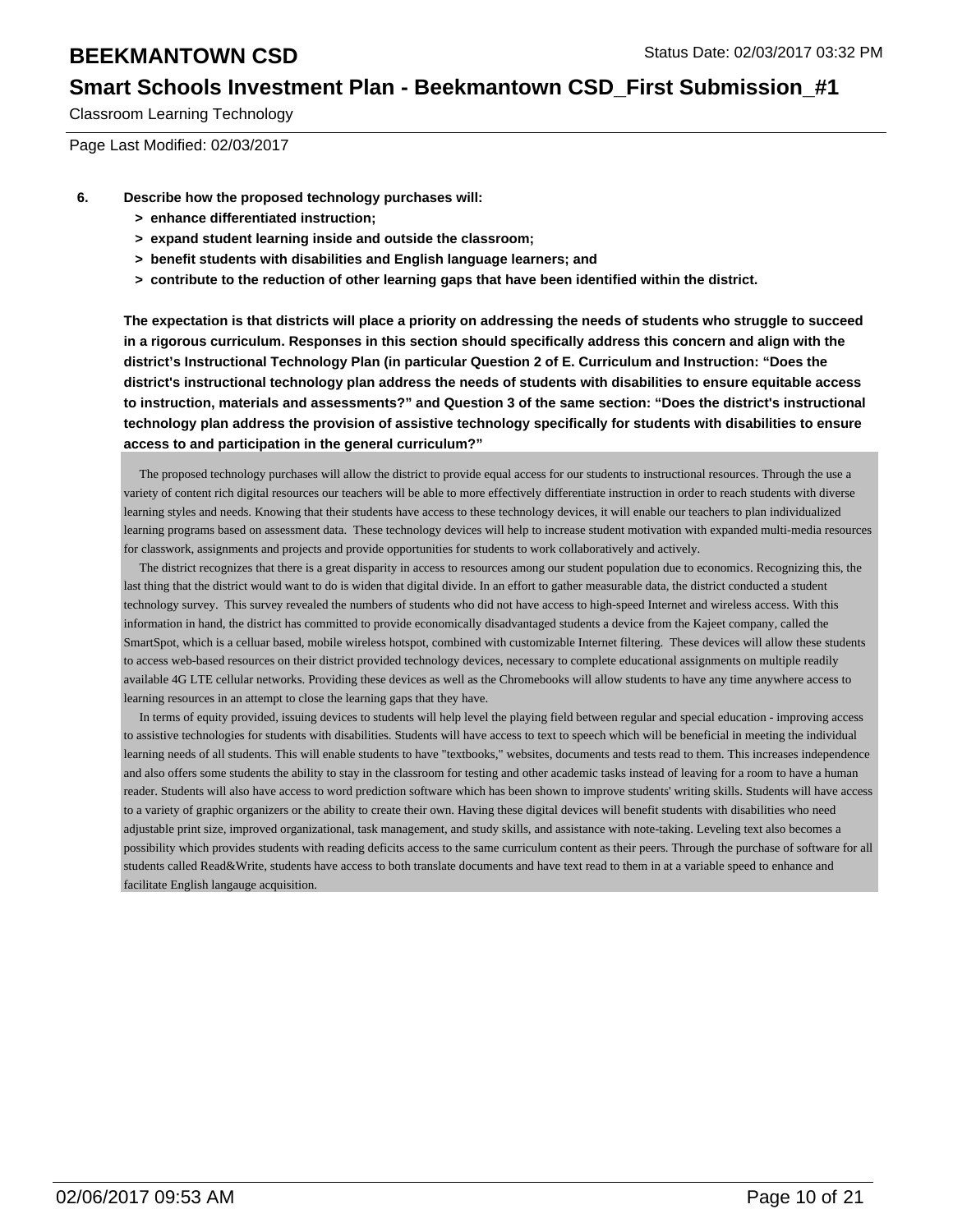### **Smart Schools Investment Plan - Beekmantown CSD\_First Submission\_#1**

Classroom Learning Technology

Page Last Modified: 02/03/2017

#### **7. Where appropriate, describe how the proposed technology purchases will enhance ongoing communication with parents and other stakeholders and help the district facilitate technology-based regional partnerships, including distance learning and other efforts.**

 In an effort to move away from the lecture-centric model so typical of the 20th century classroom, the district's technology committee began exploring alternative models which leveraged the power of technology. At the heart of this exploration was a recognition that there were many 21st century skills that were simply not easy to cultivate even using time-honored technology tools such as Microsoft Office. Members of the committee understood that what was needed were tools that made anytime, anywhere, any device access a priority in addition to sharing and collaboration capabilities. After examining currently available options, committee members unanimously agreed that the Google Apps for Education Suite (GAFE) was the best fit for Beekmantown CSD. The idea of providing software to users as services rather than as products offers several key benefits in addition to those mentioned above. Such an approach transfers responsibility for software updates and maintenance away from the the district's IT department, freeing IT staff from a considerable amount of software support. The resources saved could then be directed at making the IT department more innovative and agile, attributes that are increasingly important in responding to rising student expectations of technology in school.

 All stakeholders, including parents can collaborate in the learning process through the use of this suite. Teachers are able to share documents and calendars with parents so they can see what projects their children are working on and when assignments are due. Students can connect with educators outside of school. Students are able to collaborate together on group projects without needing to physically meet. This collaborative model allows for a dynamic environment that moves away from lectures and more fully engages the learner.

 By utlizing the GAFE platform along with its 1:1 inititiative, the district is well-positioned to take part in distance learning opporunitites, both planned and formal (BOCES aided Distance Learning CoSer) as well as informal and unplanned, Google Hangout video sessions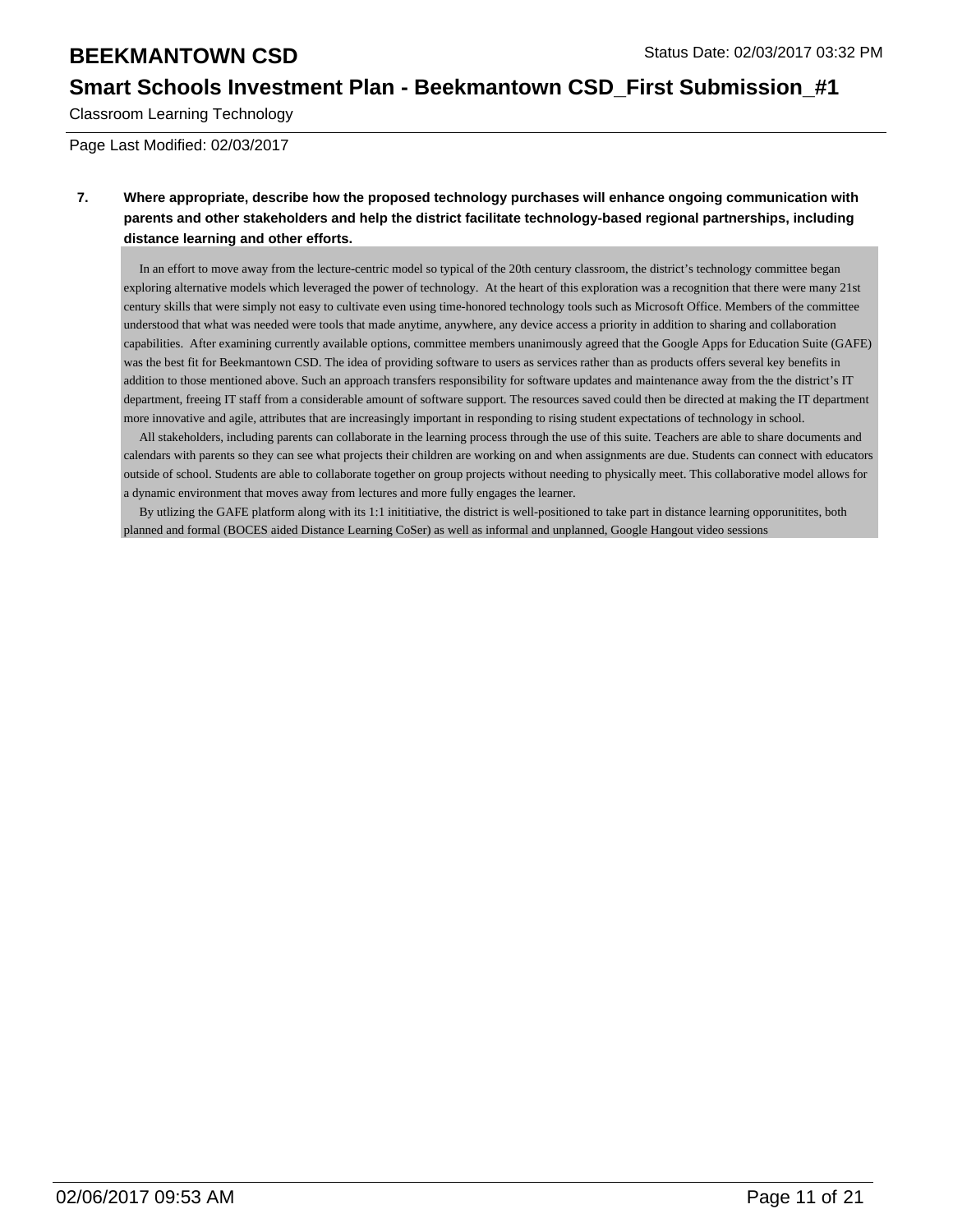### **Smart Schools Investment Plan - Beekmantown CSD\_First Submission\_#1**

Classroom Learning Technology

Page Last Modified: 02/03/2017

#### **8. Describe the district's plan to provide professional development to ensure that administrators, teachers and staff can employ the technology purchased to enhance instruction successfully.**

**Note: This response should be aligned and expanded upon in accordance with your district's response to Question 1 of F. Professional Development of your Instructional Technology Plan: "Please provide a summary of professional development offered to teachers and staff, for the time period covered by this plan, to support technology to enhance teaching and learning. Please include topics, audience and method of delivery within your summary."**

 A thriving learning community focuses on improving the learning experiences for all of its youth and adult members. In order for staff members to create powerful learning experiences for children, they need to be engaged in the same. The professional development strategies for improving learning and teaching with technology are a part of numerous District and school-based strategic plans and curriculum initiatives. The district has offers and will continues to offer Professional Development opportunities for learners by addressing the following specific technology

#### topics:

Productivity

- Use of the Student Information System management program to streamline grades, attendance, health records, test scores and more. (Schooltool)
- Use report card programs, spreadsheets to analyze and interpret student data to inform instructional decisions. (Schooltool & Google Sheets) • Deliver engaging lessons through the use of a classroom management system (Google Classroom).
- Communication
- Use electronic mail systems to communicate.(Gmail).
- How to use the wireless network to to connect to online resources. (Basic Chromebook use)
- Sharing & Collaborating using the built-in tools within G Suite for Education.
- Assessment
- Evaluating individual work and class progress (Castle Learning Online, Quizlet, Journeys, and many others)
- Report student achievement to students and parents through the use of learning management system and associated web portals.
- Review portfolios of student work and writing saved in electronic formats.
- Prepare written assessments of student progress with report card programs.
- Instructional Resources
- Use a variety of content rich digital resources to more effectively differentiate instruction in order to reach students with diverse learning styles and needs. (PearDeck, ThingLink, Socative, Padlet, Zearn, EdPuzzle, and many others too numerous to mention)
- Plan individualized learning programs based on assessment data.
- Increase student motivation with expanded multi-media resources for classwork, assignments and projects.
- Provide opportunities for students to work collaboratively and actively.
- Guide student use of the Internet by creating and using curriculum pages on school and District websites.
- Teachers or teacher teams choose high-quality sites to find select sources, which support the District curriculum and are appropriate for students.
- Guide students towards deeper investigations by collaborating with other teachers to create online student projects.

 Our district will employee a variety of methods and modalities to help staff reach these goals. Among them will be a heavy reliance on each building's Technology Integration Specialist as well as staff "experts" in each school offer building-level support and in-service classes. Both the Technology Integration Specialists and the staff "experts" in the buildings will provide both scheduled and on-demand professional development sessions.

 Additionally the district's Department of 21st Century Learning maintains two Help Desk areas, one for staff and one for students not only to assist in troubleshooting problems, but also to provide training/staff development as well. These locations are staffed every day that school is in session to ensure that staff members' needs are met.

 A variety of online resources such as G Suite Training, and FreshDesk's knowledge base is available to provide staff members and students just-intime staff development whenever their schedule permits.

Our district regularly hosts Saturday Tech Summits, which are full-day technology training sessions for staff which focus on topics such as use of Chromebooks, Google Docs, Sheets, Slides, and Forms, to topics specific to curricular areas. In addition we have provided opportunities to staff to attend multiple Google Summits which are 2 or 3 day events focused on equipping teachers with instructional strategies to integrate technology into the classroom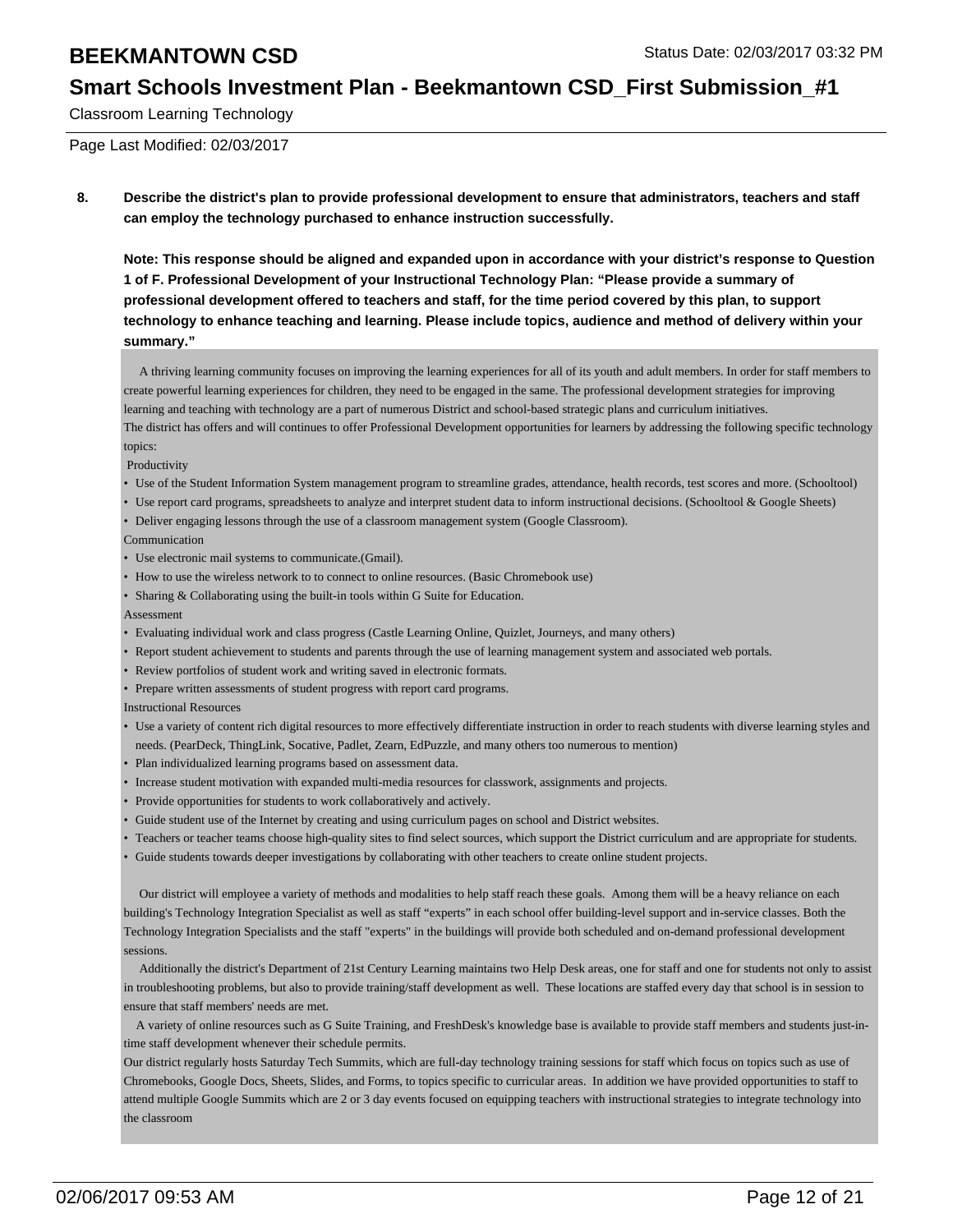### **Smart Schools Investment Plan - Beekmantown CSD\_First Submission\_#1**

Classroom Learning Technology

Page Last Modified: 02/03/2017

- **9. Districts must contact the SUNY/CUNY teacher preparation program that supplies the largest number of the district's new teachers to request advice on innovative uses and best practices at the intersection of pedagogy and educational technology.**
	- By checking this box, you certify that you have contacted the SUNY/CUNY teacher preparation program that supplies the largest number of your new teachers to request advice on these issues.
	- **9a. Please enter the name of the SUNY or CUNY Institution that you contacted.**

SUNY Plattsburgh

**9b. Enter the primary Institution phone number.**

(518) 564-3717

**9c. Enter the name of the contact person with whom you consulted and/or will be collaborating with on innovative uses of technology and best practices.**

Amy Gervich

**10. A district whose Smart Schools Investment Plan proposes the purchase of technology devices and other hardware must account for nonpublic schools in the district.**

**Are there nonpublic schools within your school district?**

Yes

- $\boxtimes$  No
- **11. Nonpublic Classroom Technology Loan Calculator**

**The Smart Schools Bond Act provides that any Classroom Learning Technology purchases made using Smart Schools funds shall be lent, upon request, to nonpublic schools in the district. However, no school district shall be required to loan technology in amounts greater than the total obtained and spent on technology pursuant to the Smart Schools Bond Act and the value of such loan may not exceed the total of \$250 multiplied by the nonpublic school enrollment in the base year at the time of enactment.**

**See:**

**http://www.p12.nysed.gov/mgtserv/smart\_schools/docs/Smart\_Schools\_Bond\_Act\_Guidance\_04.27.15\_Final.pdf.**

|                                       | <sub>1</sub> . Classroom<br>Technology<br>Sub-allocation | 2. Public<br><b>Enrollment</b><br>$(2014 - 15)$ | 3. Nonpublic<br>Enrollment<br>$(2014-15)$ | 4. Sum of<br>Public and<br>Nonpublic<br><b>Enrollment</b> | 5. Total Per<br>l Pupil Sub-<br>lallocation                                                   | 6. Total<br>Nonpublic Loan<br>l Amount |
|---------------------------------------|----------------------------------------------------------|-------------------------------------------------|-------------------------------------------|-----------------------------------------------------------|-----------------------------------------------------------------------------------------------|----------------------------------------|
| Calculated Nonpublic Loan<br>l Amount |                                                          |                                                 |                                           |                                                           | (No Response)   (No Response)   (No Response)   (No Response)   (No Response)   (No Response) |                                        |

- **12. To ensure the sustainability of technology purchases made with Smart Schools funds, districts must demonstrate a long-term plan to maintain and replace technology purchases supported by Smart Schools Bond Act funds. This sustainability plan shall demonstrate a district's capacity to support recurring costs of use that are ineligible for Smart Schools Bond Act funding such as device maintenance, technical support, Internet and wireless fees, maintenance of hotspots, staff professional development, building maintenance and the replacement of incidental items. Further, such a sustainability plan shall include a long-term plan for the replacement of purchased devices and equipment at the end of their useful life with other funding sources.**
	- $\boxtimes$  By checking this box, you certify that the district has a sustainability plan as described above.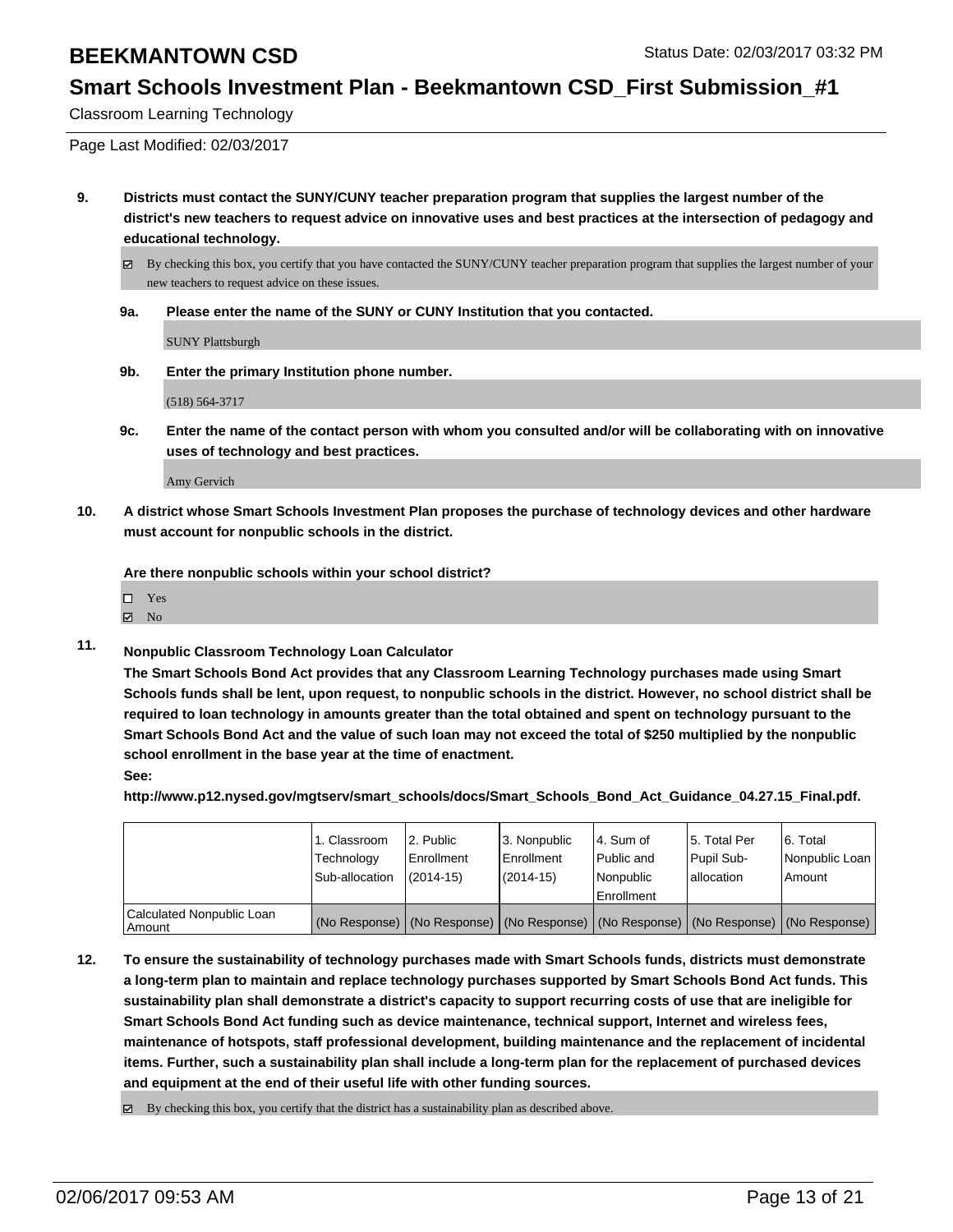### **Smart Schools Investment Plan - Beekmantown CSD\_First Submission\_#1**

Classroom Learning Technology

Page Last Modified: 02/03/2017

**13. Districts must ensure that devices purchased with Smart Schools Bond funds will be distributed, prepared for use, maintained and supported appropriately. Districts must maintain detailed device inventories in accordance with generally accepted accounting principles.**

By checking this box, you certify that the district has a distribution and inventory management plan and system in place.

**14. If you are submitting an allocation for Classroom Learning Technology complete this table. Note that the calculated Total at the bottom of the table must equal the Total allocation for this category that you entered in the SSIP Overview overall budget.**

|                          | Sub-Allocation |
|--------------------------|----------------|
| Interactive Whiteboards  | (No Response)  |
| <b>Computer Servers</b>  | (No Response)  |
| <b>Desktop Computers</b> | (No Response)  |
| Laptop Computers         | 100,000        |
| <b>Tablet Computers</b>  | (No Response)  |
| <b>Other Costs</b>       | (No Response)  |
| Totals:                  | 100,000        |

**15. Please detail the type, quantity, per unit cost and total cost of the eligible items under each sub-category. This is especially important for any expenditures listed under the "Other" category. All expenditures must be capital-bond eligible to be reimbursed through the SSBA. If you have any questions, please contact us directly through smartschools@nysed.gov.**

**Please specify in the "Item to be Purchased" field which specific expenditures and items are planned to meet the district's nonpublic loan requirement, if applicable.**

**NOTE: Wireless Access Points that will be loaned/purchased for nonpublic schools should ONLY be included in this category, not under School Connectivity, where public school districts would list them. Add rows under each sub-category for additional items, as needed.**

| Select the allowable expenditure | Item to be Purchased  | Quantity | Cost per Item | <b>Total Cost</b> |
|----------------------------------|-----------------------|----------|---------------|-------------------|
| type.                            |                       |          |               |                   |
| Repeat to add another item under |                       |          |               |                   |
| each type.                       |                       |          |               |                   |
| Laptop Computers                 | Asus C202 Chromebooks | 500      | 200           | 100.000           |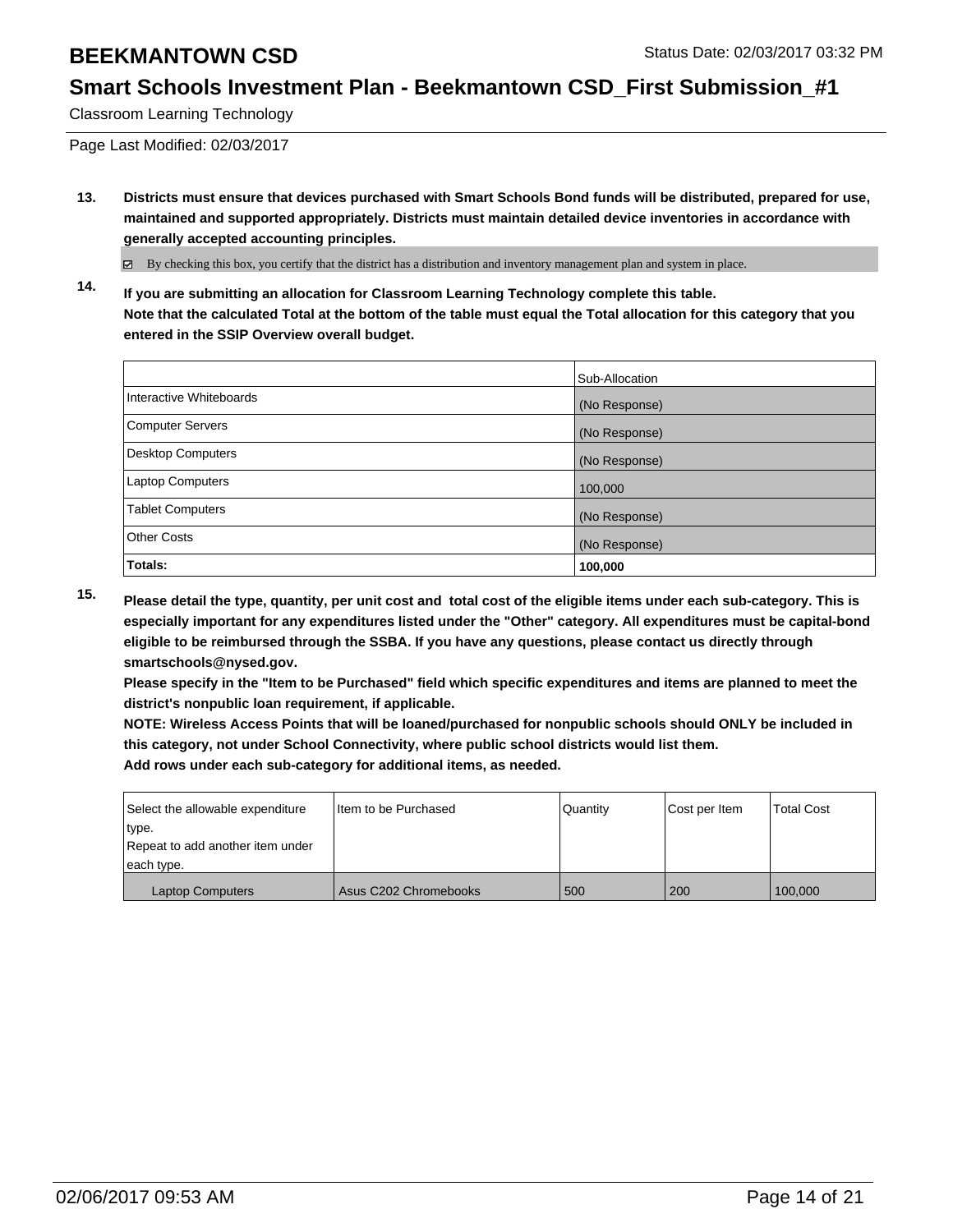### **Smart Schools Investment Plan - Beekmantown CSD\_First Submission\_#1**

Pre-Kindergarten Classrooms

Page Last Modified: 11/09/2016

**1. Provide information regarding how and where the district is currently serving pre-kindergarten students and justify the need for additional space with enrollment projections over 3 years.**

(No Response)

- **2. Describe the district's plan to construct, enhance or modernize education facilities to accommodate prekindergarten programs. Such plans must include:**
	- **Specific descriptions of what the district intends to do to each space;**
	- **An affirmation that pre-kindergarten classrooms will contain a minimum of 900 square feet per classroom;**
	- **The number of classrooms involved;**
	- **The approximate construction costs per classroom; and**
	- **Confirmation that the space is district-owned or has a long-term lease that exceeds the probable useful life of the improvements.**

(No Response)

**3. Smart Schools Bond Act funds may only be used for capital construction costs. Describe the type and amount of additional funds that will be required to support ineligible ongoing costs (e.g. instruction, supplies) associated with any additional pre-kindergarten classrooms that the district plans to add.**

(No Response)

**4. All plans and specifications for the erection, repair, enlargement or remodeling of school buildings in any public school district in the State must be reviewed and approved by the Commissioner. Districts that plan capital projects using their Smart Schools Bond Act funds will undergo a Preliminary Review Process by the Office of Facilities Planning.**

**Please indicate on a separate row each project number given to you by the Office of Facilities Planning.**

| Project Number |  |  |
|----------------|--|--|
| (No Response)  |  |  |

**5. If you have made an allocation for Pre-Kindergarten Classrooms, complete this table.**

**Note that the calculated Total at the bottom of the table must equal the Total allocation for this category that you entered in the SSIP Overview overall budget.**

|                                          | Sub-Allocation |
|------------------------------------------|----------------|
| Construct Pre-K Classrooms               | (No Response)  |
| Enhance/Modernize Educational Facilities | (No Response)  |
| Other Costs                              | (No Response)  |
| Totals:                                  |                |

**6. Please detail the type, quantity, per unit cost and total cost of the eligible items under each sub-category. This is especially important for any expenditures listed under the "Other" category. All expenditures must be capital-bond eligible to be reimbursed through the SSBA. If you have any questions, please contact us directly through smartschools@nysed.gov.**

**Add rows under each sub-category for additional items, as needed.**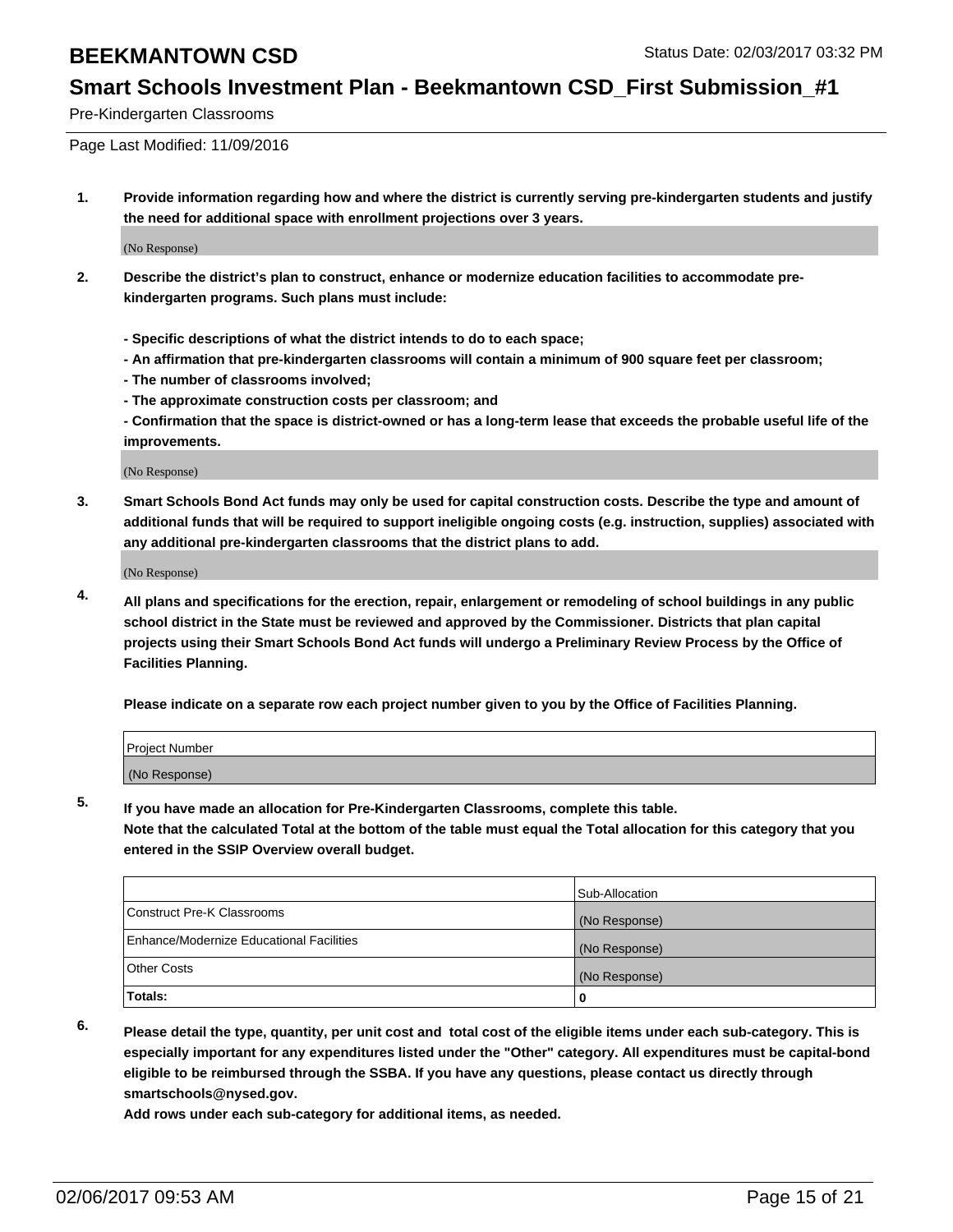# **Smart Schools Investment Plan - Beekmantown CSD\_First Submission\_#1**

Pre-Kindergarten Classrooms

Page Last Modified: 11/09/2016

| Select the allowable expenditure | litem to be purchased | Quantity      | Cost per Item | <b>Total Cost</b> |
|----------------------------------|-----------------------|---------------|---------------|-------------------|
| type.                            |                       |               |               |                   |
| Repeat to add another item under |                       |               |               |                   |
| each type.                       |                       |               |               |                   |
| (No Response)                    | (No Response)         | (No Response) | (No Response) | (No Response)     |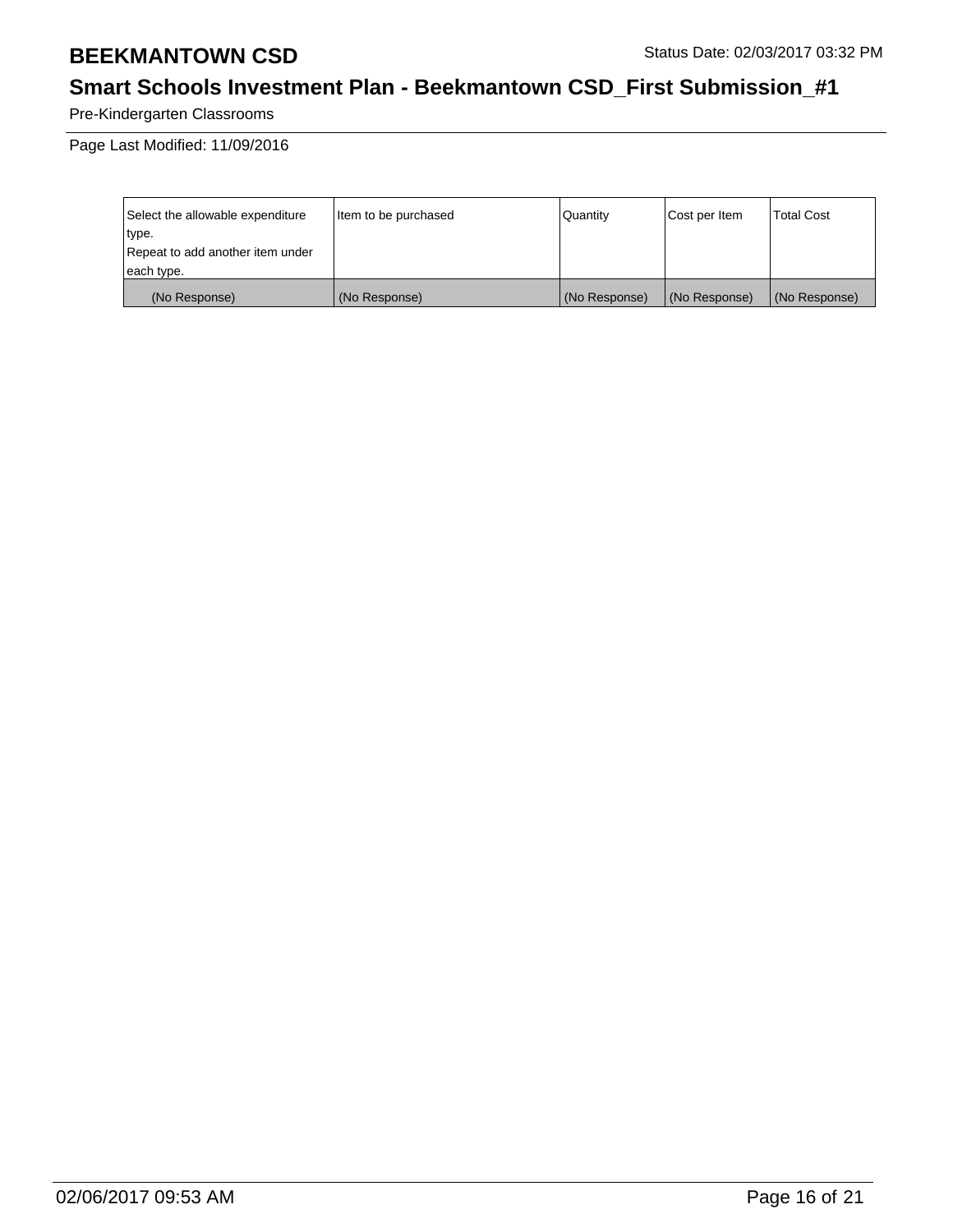### **Smart Schools Investment Plan - Beekmantown CSD\_First Submission\_#1**

Replace Transportable Classrooms

Page Last Modified: 11/09/2016

**1. Describe the district's plan to construct, enhance or modernize education facilities to provide high-quality instructional space by replacing transportable classrooms.**

(No Response)

**2. All plans and specifications for the erection, repair, enlargement or remodeling of school buildings in any public school district in the State must be reviewed and approved by the Commissioner. Districts that plan capital projects using their Smart Schools Bond Act funds will undergo a Preliminary Review Process by the Office of Facilities Planning.**

**Please indicate on a separate row each project number given to you by the Office of Facilities Planning.**

| <b>Project Number</b> |  |
|-----------------------|--|
| (No Response)         |  |

**3. For large projects that seek to blend Smart Schools Bond Act dollars with other funds, please note that Smart Schools Bond Act funds can be allocated on a pro rata basis depending on the number of new classrooms built that directly replace transportable classroom units.**

**If a district seeks to blend Smart Schools Bond Act dollars with other funds describe below what other funds are being used and what portion of the money will be Smart Schools Bond Act funds.**

(No Response)

**4. If you have made an allocation for Replace Transportable Classrooms, complete this table. Note that the calculated Total at the bottom of the table must equal the Total allocation for this category that you entered in the SSIP Overview overall budget.**

|                                                | Sub-Allocation |
|------------------------------------------------|----------------|
| Construct New Instructional Space              | (No Response)  |
| Enhance/Modernize Existing Instructional Space | (No Response)  |
| <b>Other Costs</b>                             | (No Response)  |
| Totals:                                        |                |

**5. Please detail the type, quantity, per unit cost and total cost of the eligible items under each sub-category. This is especially important for any expenditures listed under the "Other" category. All expenditures must be capital-bond eligible to be reimbursed through the SSBA. If you have any questions, please contact us directly through smartschools@nysed.gov.**

**Add rows under each sub-category for additional items, as needed.**

| Select the allowable expenditure | Item to be purchased | Quantity      | Cost per Item | <b>Total Cost</b> |
|----------------------------------|----------------------|---------------|---------------|-------------------|
| type.                            |                      |               |               |                   |
| Repeat to add another item under |                      |               |               |                   |
| each type.                       |                      |               |               |                   |
| (No Response)                    | (No Response)        | (No Response) | (No Response) | (No Response)     |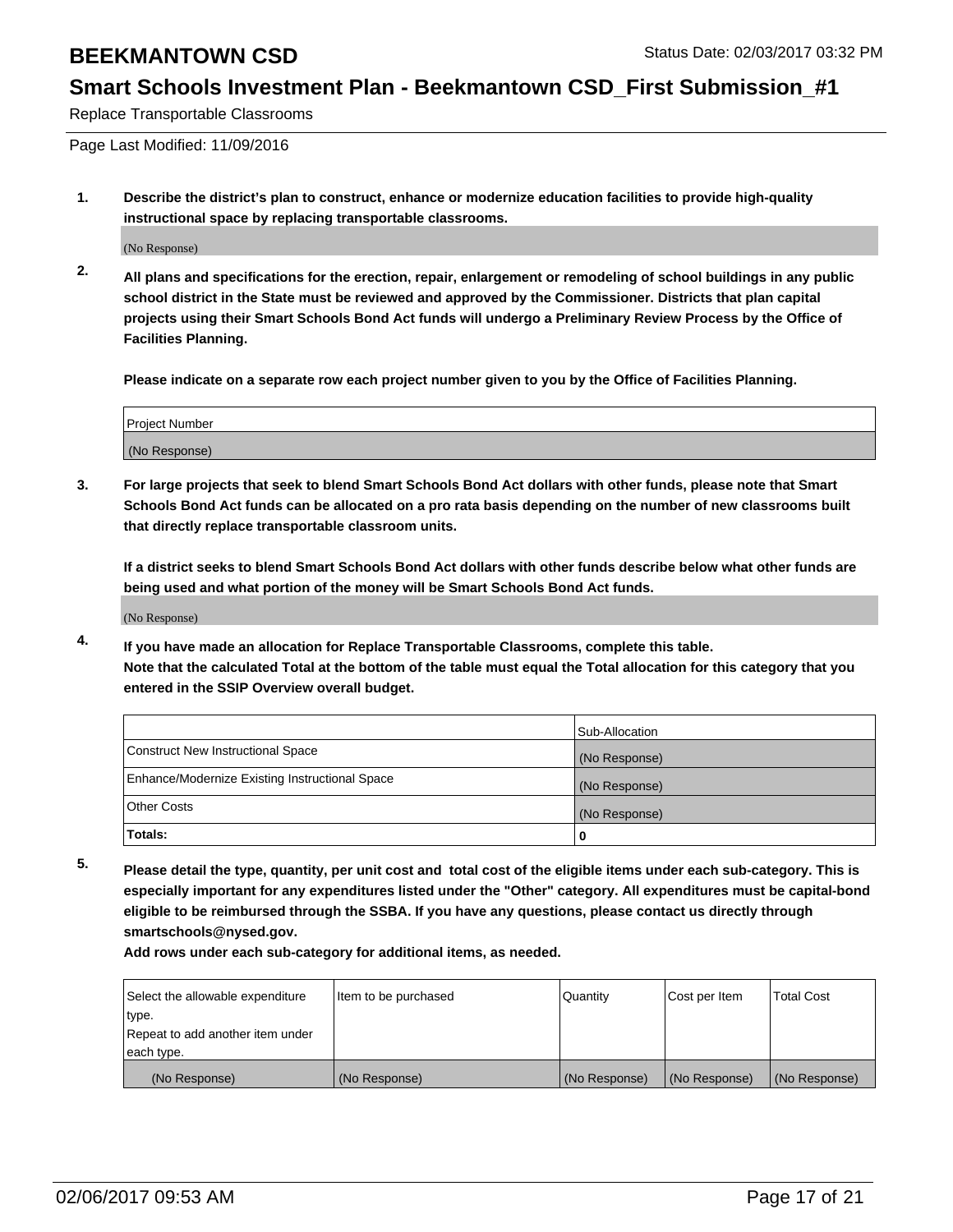### **Smart Schools Investment Plan - Beekmantown CSD\_First Submission\_#1**

High-Tech Security Features

Page Last Modified: 02/03/2017

#### **1. Describe how you intend to use Smart Schools Bond Act funds to install high-tech security features in school buildings and on school campuses.**

 The district intends use the Smart Schools Bond Act to replace its current video surveillance system. With the approval of the investment plan, the district plans to take the existing video surveillance system, which uses analog cameras and distributed network connected digital video recorders and update them to a server-based system using IP based cameras which operate at high definition levels of resolution. This system is simply a swapping out of an existing system with a newer, better one.

 Since the safety and security of students within our district is of paramount importance, having a safety and security infrastructure, based on modern technologies, which permits quick access to information on-site and remotely will only server to heighten the district's abilities to provide that security to its school community.

**2. All plans and specifications for the erection, repair, enlargement or remodeling of school buildings in any public school district in the State must be reviewed and approved by the Commissioner. Districts that plan capital projects using their Smart Schools Bond Act funds will undergo a Preliminary Review Process by the Office of Facilities Planning.** 

**Please indicate on a separate row each project number given to you by the Office of Facilities Planning.**

| <b>Project Number</b> |  |
|-----------------------|--|
|                       |  |
| 09-03-01-06-7-999-BA1 |  |

#### **3. Was your project deemed eligible for streamlined Review?**

- Yes
- $\square$  No
- **3a. Districts with streamlined projects must certify that they have reviewed all installations with their licensed architect or engineer of record, and provide that person's name and license number. The licensed professional must review the products and proposed method of installation prior to implementation and review the work during and after completion in order to affirm that the work was code-compliant, if requested.**

By checking this box, you certify that the district has reviewed all installations with a licensed architect or engineer of record.

**4. Include the name and license number of the architect or engineer of record.**

| <b>Name</b>           | License Number |
|-----------------------|----------------|
| Garrett Curtis Hamlin | 30484          |

**5. If you have made an allocation for High-Tech Security Features, complete this table. Note that the calculated Total at the bottom of the table must equal the Total allocation for this category that you entered in the SSIP Overview overall budget.**

|                                                      | Sub-Allocation |
|------------------------------------------------------|----------------|
| Capital-Intensive Security Project (Standard Review) | (No Response)  |
| Electronic Security System                           | 134,655        |
| <b>Entry Control System</b>                          | (No Response)  |
| Approved Door Hardening Project                      | (No Response)  |
| Other Costs                                          | (No Response)  |
| Totals:                                              | 134,655        |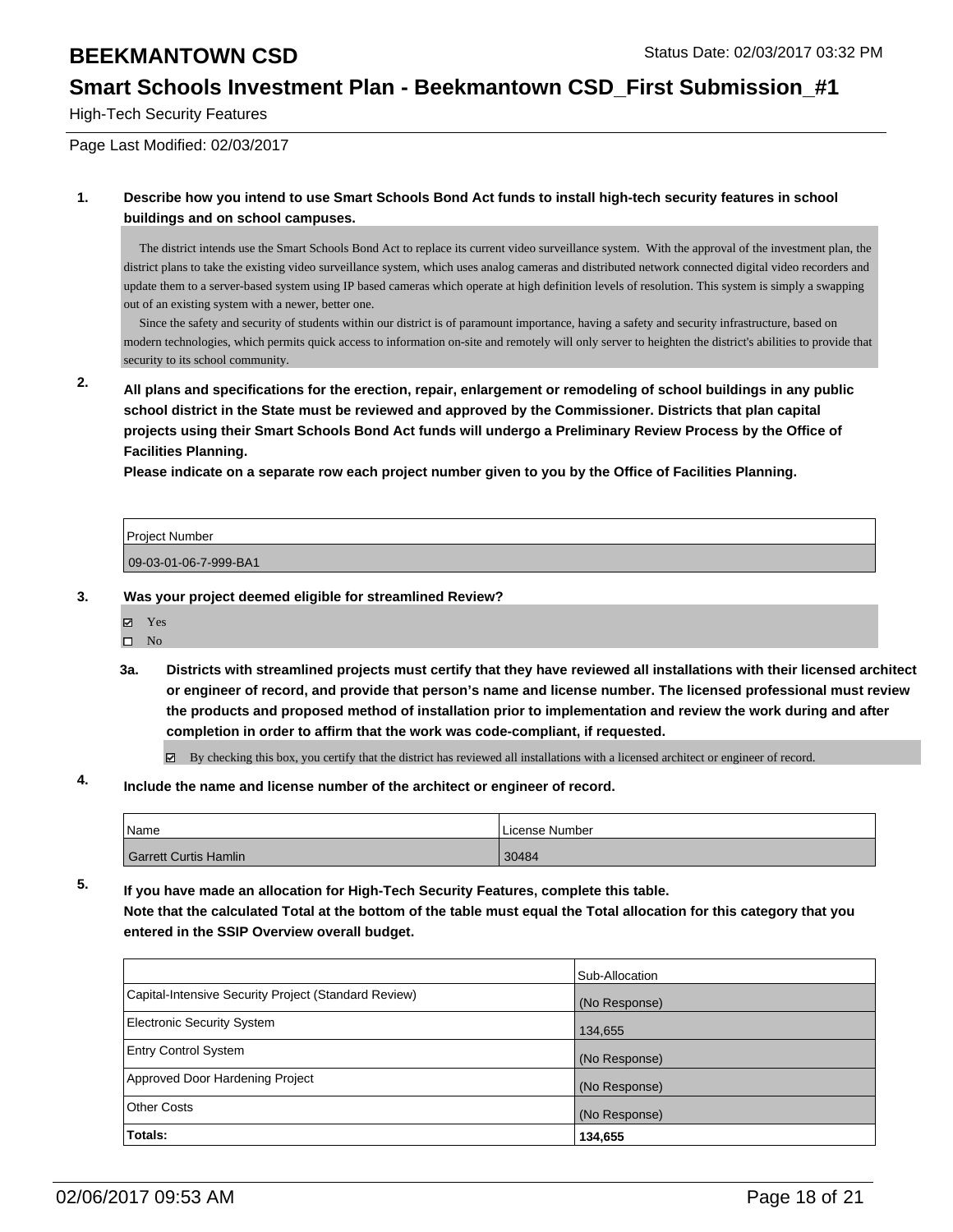### **Smart Schools Investment Plan - Beekmantown CSD\_First Submission\_#1**

High-Tech Security Features

Page Last Modified: 02/03/2017

**6. Please detail the type, quantity, per unit cost and total cost of the eligible items under each sub-category. This is especially important for any expenditures listed under the "Other" category. All expenditures must be capital-bond eligible to be reimbursed through the SSBA. If you have any questions, please contact us directly through smartschools@nysed.gov.**

| Select the allowable expenditure<br>type.<br>Repeat to add another item under | Item to be purchased         | Quantity | Cost per Item | <b>Total Cost</b> |
|-------------------------------------------------------------------------------|------------------------------|----------|---------------|-------------------|
| each type.                                                                    |                              |          |               |                   |
| <b>Electronic Security System</b>                                             | Dome network cameras         | 112      | 830           | 92.960            |
| <b>Electronic Security System</b>                                             | Software for Security System |          | 4,547         | 4,547             |
| <b>Electronic Security System</b>                                             | Video Recording server       |          | 25,000        | 25,000            |
| <b>Electronic Security System</b>                                             | Installation & Testing       |          | 12,148        | 12,148            |

**Add rows under each sub-category for additional items, as needed.**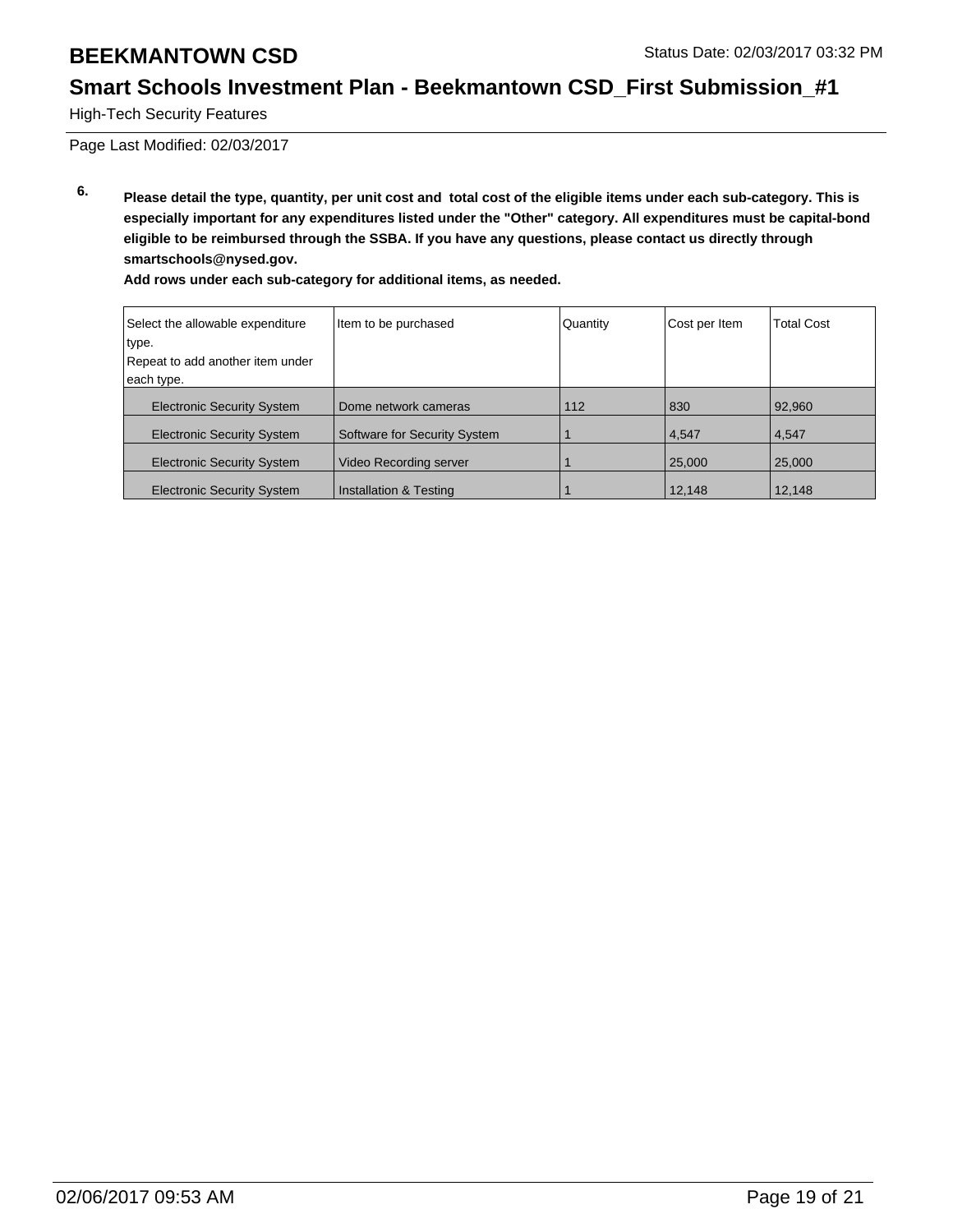# **Smart Schools Investment Plan - Beekmantown CSD\_First Submission\_#1**

Report